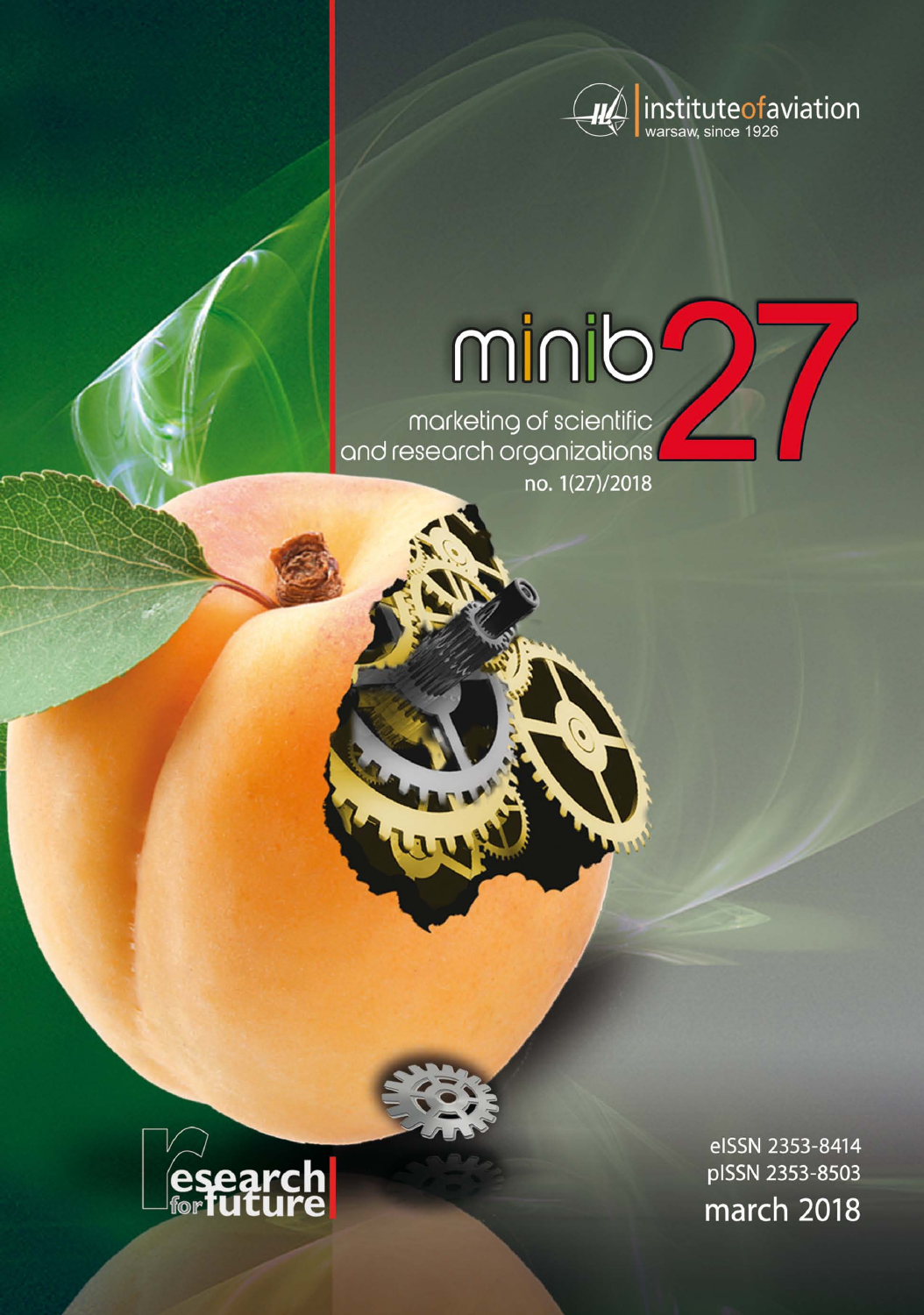

## *FOURTH INDUSTRIAL REVOLUTION AND MANAGERS' COGNITIVE COMPETENCES*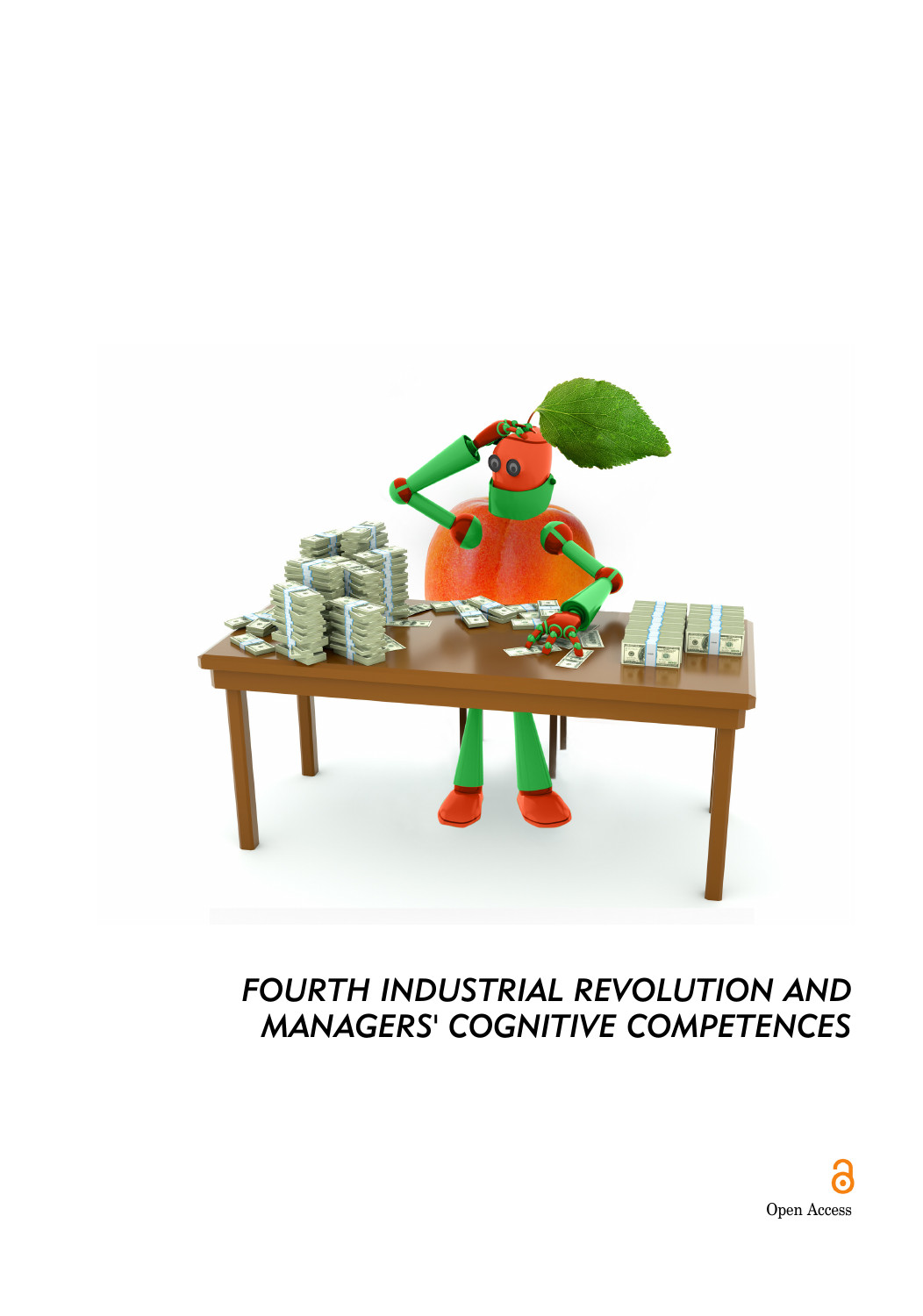#### FOURTH INDUSTRIAL REVOLUTION AND MANAGERS' COGNITIVE COMPETENCES

Professor Lidia Białoń Warsaw Management University emalia1@o2.pl

Konrad Werner, Ph.D. Faculty of Philosophy and Sociology, University of Warsaw konrad.t.werner@gmail.com DOI: 10.14611/minib27.03.2018.10



The aim of this paper is to provide a description of the cognitive competencies that should be possessed by managers amid the circumstances recently rounded up under the umbrella term "Economy 4.0." We pay attention especially to the group of specialists called marketers of innovation, devoted to setting up and maintaining links between business on the one hand, and science on the other. Economy's capacity for innovative solutions hinges on these links, and the whole project of economy 4.0 depends, in turn, on innovations.

Keywords: industry 4.0; economy 4.0; marketing of innovation; education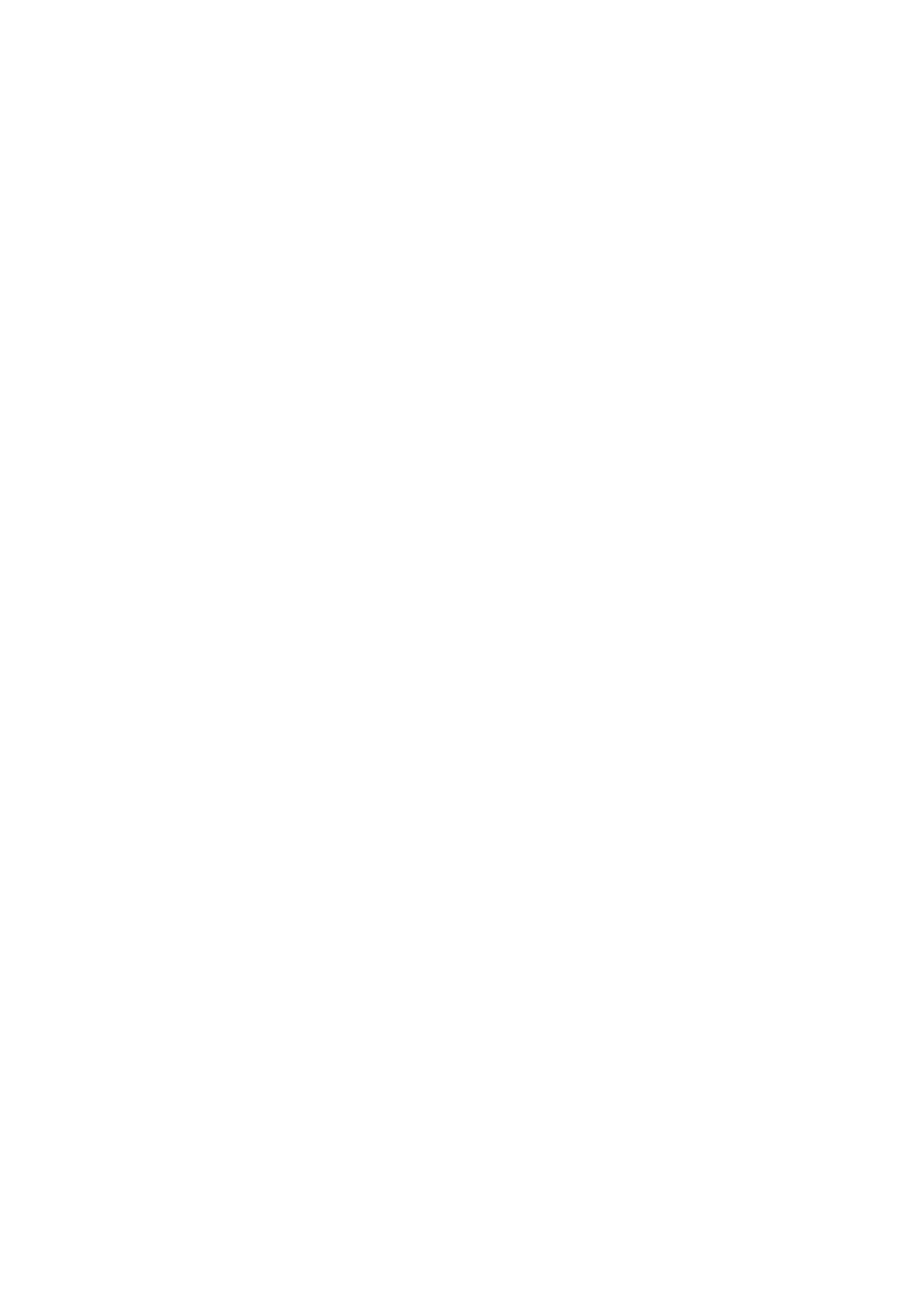Dynamic economic and social development creates many problems in almost any area of human activity. Among these areas we would like to focus on the issue of marketing in the context of the phenomenon, which has recently been called the fourth industrial revolution, or economy 4.0. Moreover, we devote our attention to the issue of education understood as the formation of managers under conditions of the above-mentioned economy 4.0. This concerns mainly training managers at universities. As we try to prove, we can substantially enrich educational tools using sciences concerning the processes of human cognition, which in the recent few dozen years have taken the shape of an interdisciplinary network called cognitive science. It is because the art of management requires the ability to identify changes and adapt to the changes taking place on the market and in the economy as a whole, in particular, when market success to an ever greater extent depends on the implementation of the results of scientific research. Successful implementation is determined by appropriate management of innovative activity supported by marketing activity.

In the article we shall discuss:

- $\bullet$  the characteristics of economy 4.0 as a starting point for deliberations concerning the role of marketing in fourth industrial revolution;
- the problem of building the intellectual potential of managers under conditions of the fourth industrial revolution, especially in the area of cognitive competences. This intellectual potential also forms all dimensions of the marketing of universities educating future managers. It is aimed at stimulating positive attitudes to the university among the current and potential students.

Here, we realize that the presented goals constitute just a fraction of the issue management and preparing personnel in the discussed economic circumstances.

#### Characteristics of economy 4.0.

The term "Industrie 4.0" was first used in public in 2011 at a fair in Hannover. It constitutes a kind of label for the results of a broad research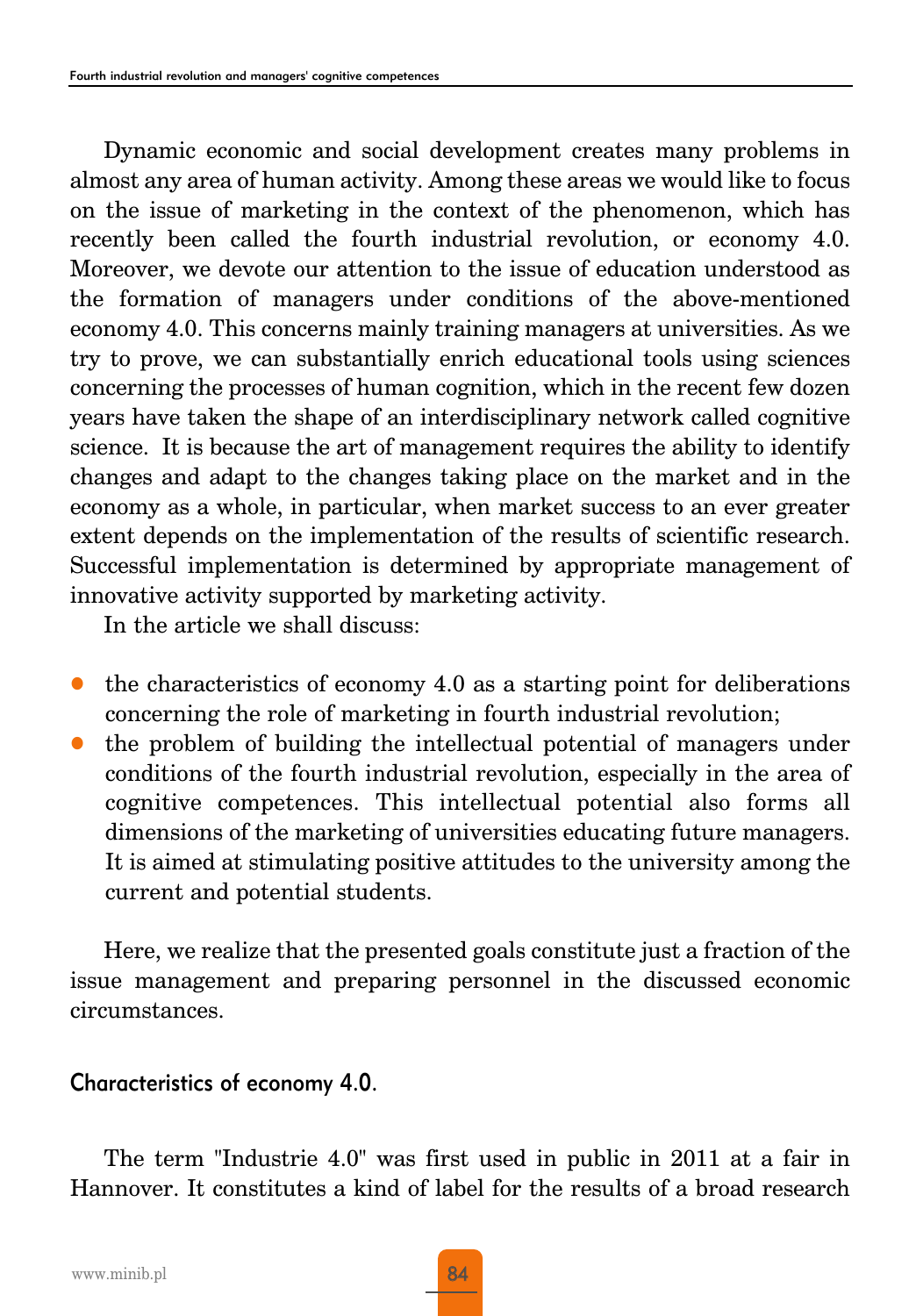project financed by the government of Germany, which combines a diagnosis of current trends in the broadly understood economic reality, forecast of the future effects of the indicated trends for the German and global economy; finally — defined recommendations for people managing private and public capital (for the sphere of politics in particular)<sup>1</sup>. Another name — "Economy" 4.0" — has become popular also in Poland, where it has become the centre of, among others, the Strategy for Responsible Development2. Adopted by the Ministry of Development. The Strategy was presented to the participants of the Impact'17 conference in Kraków in May 2017. Even though the concept of fourth industrial revolution in its original shape is supposed to constitute a new engine driving the German economy and an instrument maintaining its leading role in the world<sup>3</sup>, we can see clearly that it has grown beyond the local context and became, among others, the subject of discussion at the World Economic Forum<sup>4</sup> and provides conceptual blueprints for the formulation of long-term economic strategies of other countries, even with very different potential, among others Poland, or Holland5.

In this paper we use the term "economy 4.0" or talk about the *fourth industrial revolution*. There is no precise and commonly accepted definition of the fourth industrial revolution, nevertheless, we can distinguish a few characteristic points<sup>6</sup>.

Similarly as in case of earlier industrial revolutions, economy 4.0 is the effect of fast technological changes combined with changes in the social order, customs, etc. However, the development of technology is the main engine of growth.

From the historical perspective we can distinguish three stages of the development of industry called industrial revolutions:

- first industrial revolution the period of transition from manual work to steam engines,
- second industrial revolution mass production powered by electricity,
- z third industrial revolution advancing automation and digitalization associated with mass computerization of practically all spheres of life and economy.

The fourth industrial revolution proposed right now involves ever greater integration of humans and machines, as well as a kind of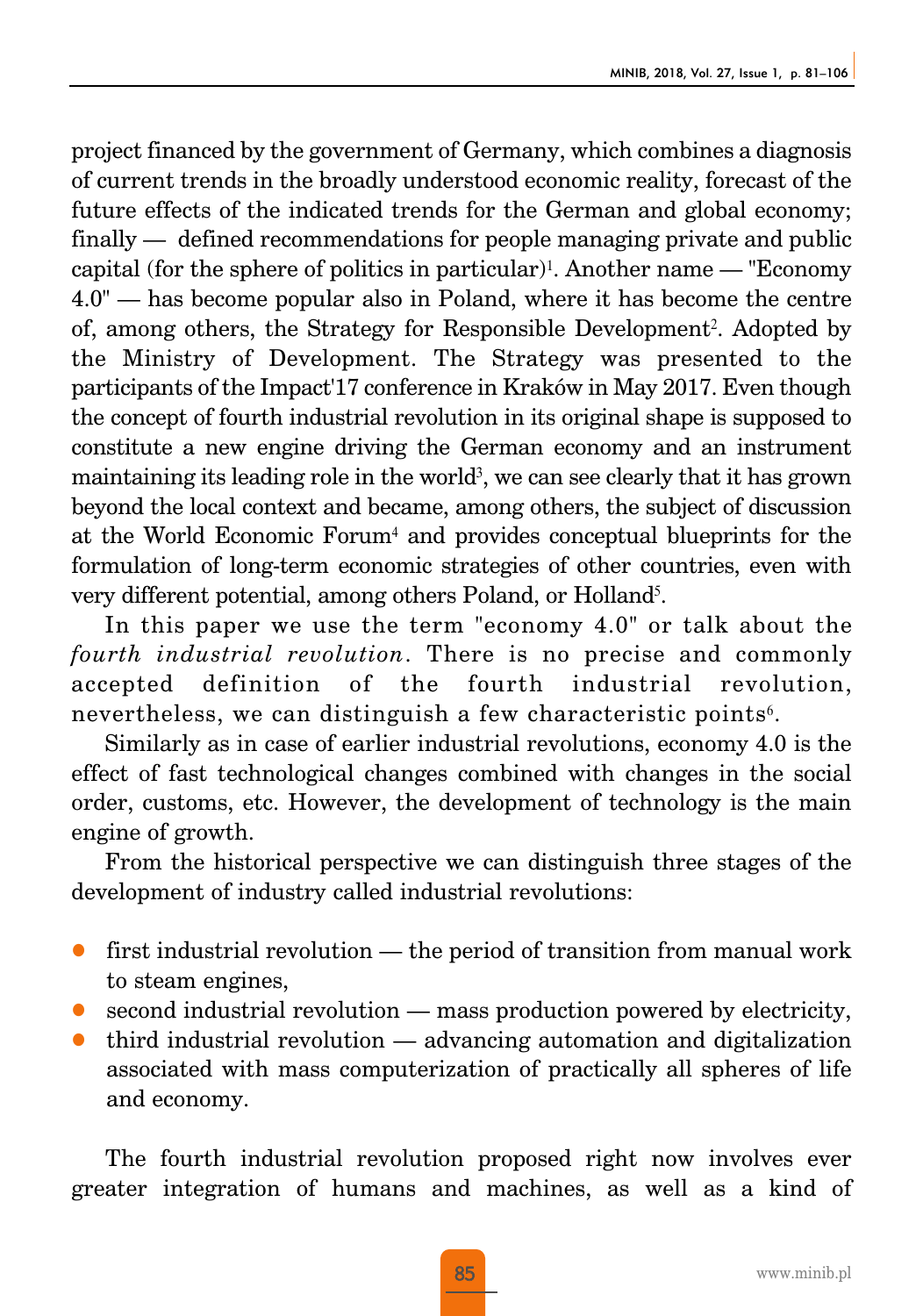emancipation of machines. It is because a network of connections is being formed not only between producers and clients, but also between users and products and between products themselves (the so-called Internet of things). In the above-mentioned "Strategy for Responsible Development" we can read, among others:

"The world is currently entering the stage of the fourth industrial revolution based on digital solutions. The scientific and technological progress in the area of robotization, mechanization, automation, storing energy, programmes of development of artificial intelligence and programmes of development of digital economy may bring a deep transformation of the global economy. The fourth industrial revolution will lead to the introduction of technologies allowing communication between machines, the dissemination of digital process in product management and robotization on an unprecedented scale"7.

It is being said that as a result of the fourth revolution, the so-called intelligent company is emerging. In such a company, for example, machines are able to "make decisions" allowing us to avoid the breakdowns of devices linked within processes of production, mimicking in a way human's decision-making processes. Economy 4.0 relies on virtual social and business networks, Internet of things, digitalization of services and huge quantities of data (*Big Data*), which used in a proper way allow significant growth of the efficiency of production. The latter thing seems crucial. Under circumstances of the fourth industrial revolution, what has become a global trend is the exponential growth of the amount of information and computers' processing capacity, which has an impact on the management of a company's resources — managing people and durable assets. This means an opportunity for more efficient cooperation with other companies, suppliers and what's most important, entities from the sphere of science, that is, research institutes and universities, has emerged. Moreover, companies can substantially reduce the costs of production, boost the efficiency of work, raise the productivity of equipment and in the final stage — this will be discussed later — quickly reach a very precisely profiled recipient (thanks to psychometric tools, which itself leads to a series of social and political problems<sup>8</sup>). Thus, new digital channels of access to the client are gaining significance and this aspect will be crucial for us.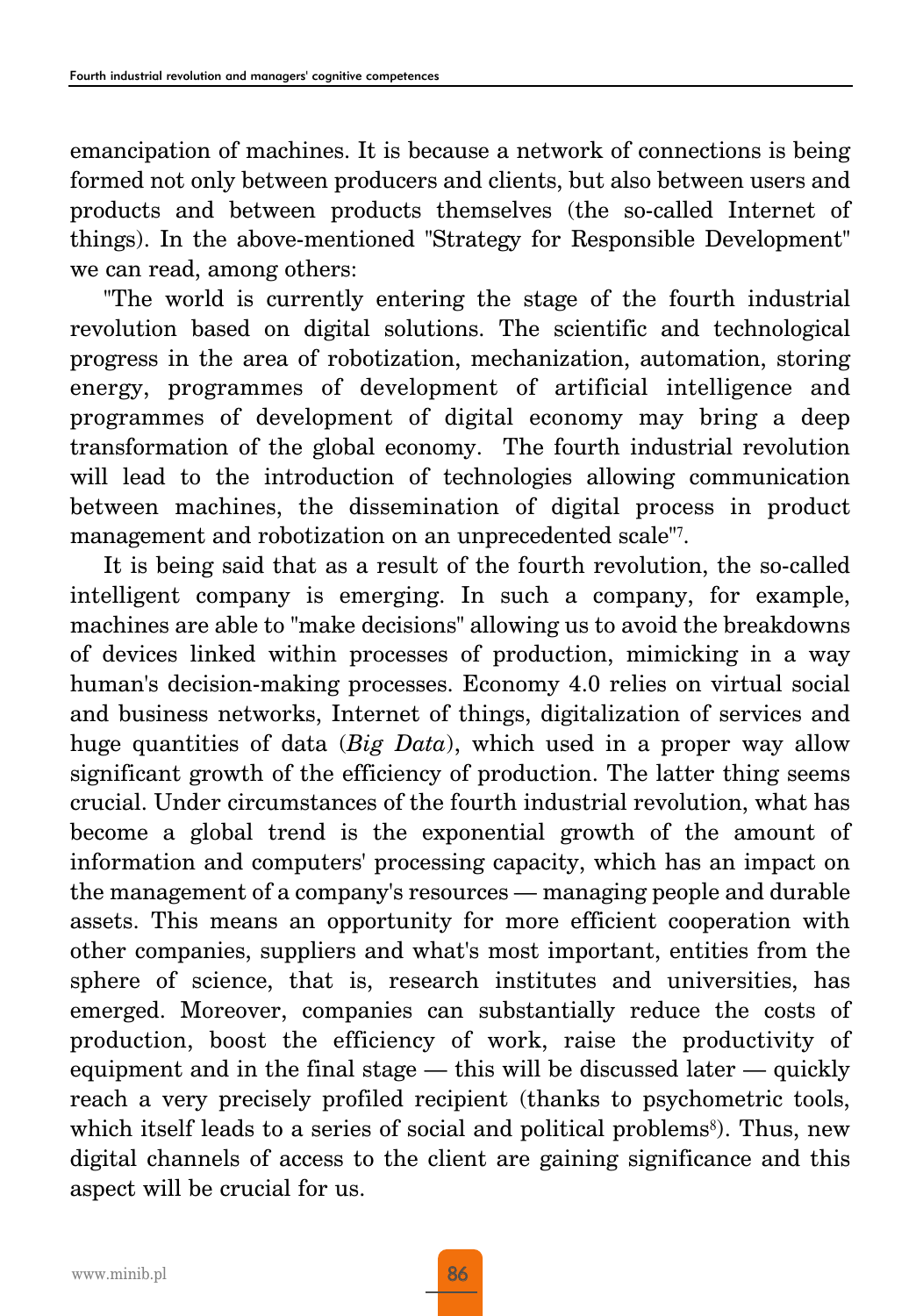We may risk the claim that the fundamental difference between the utilization of machines at the previous stages of the development of the economy and their utilization under conditions of economy 4.0 is that now the devices we make, thanks to the fact that they are connected to a local and the global network, have the ability to exchange information (we could say — communicate) and thus have a certain limited capacity to regulate themselves. Thus, the network of "smart" devices is characterized by the ability to control and regulate themselves, which by now used to be a feature typical of only living beings<sup>9</sup>. Looking at the issue from the perspective of the most basic conceptual models ordering the surrounding reality10, we can say that what is typical of economy 4.0 is the disappearance of the separation of the real world, in the originally assumed sense, from the digital world. For this reason the technological revolution is in a way becoming a part of the evolution of the animate world. It is because both evolutions are in essence the evolution of complexity<sup>11</sup>  $-$  the transformation and aggregation of ever more complex structures in nature and the human environment. Here it is worth mentioning that already in the 1960's Stanisław Lem proposed such a vision of technological evolution in his "Summa technologiae"12.

These remarks of a philosophical character, placing the new industrial revolution project in a much broader context are not marginal in character, but in further part of the article they will allow discussing the issue of cognitive competences.

#### Economy 4.0 is people

The successes of new business models — models of production, personnel and capital management, marketing models will obviously depend on appropriately prepared human resources (this will be discussed in more detail in further part of the paper). Organizational changes in companies have to take into consideration in particular cooperation with other companies and research centres. The latter issue is especially important, as companies in economy 4.0 have to be characterized by a high level of innovativeness and the ability to use the information available in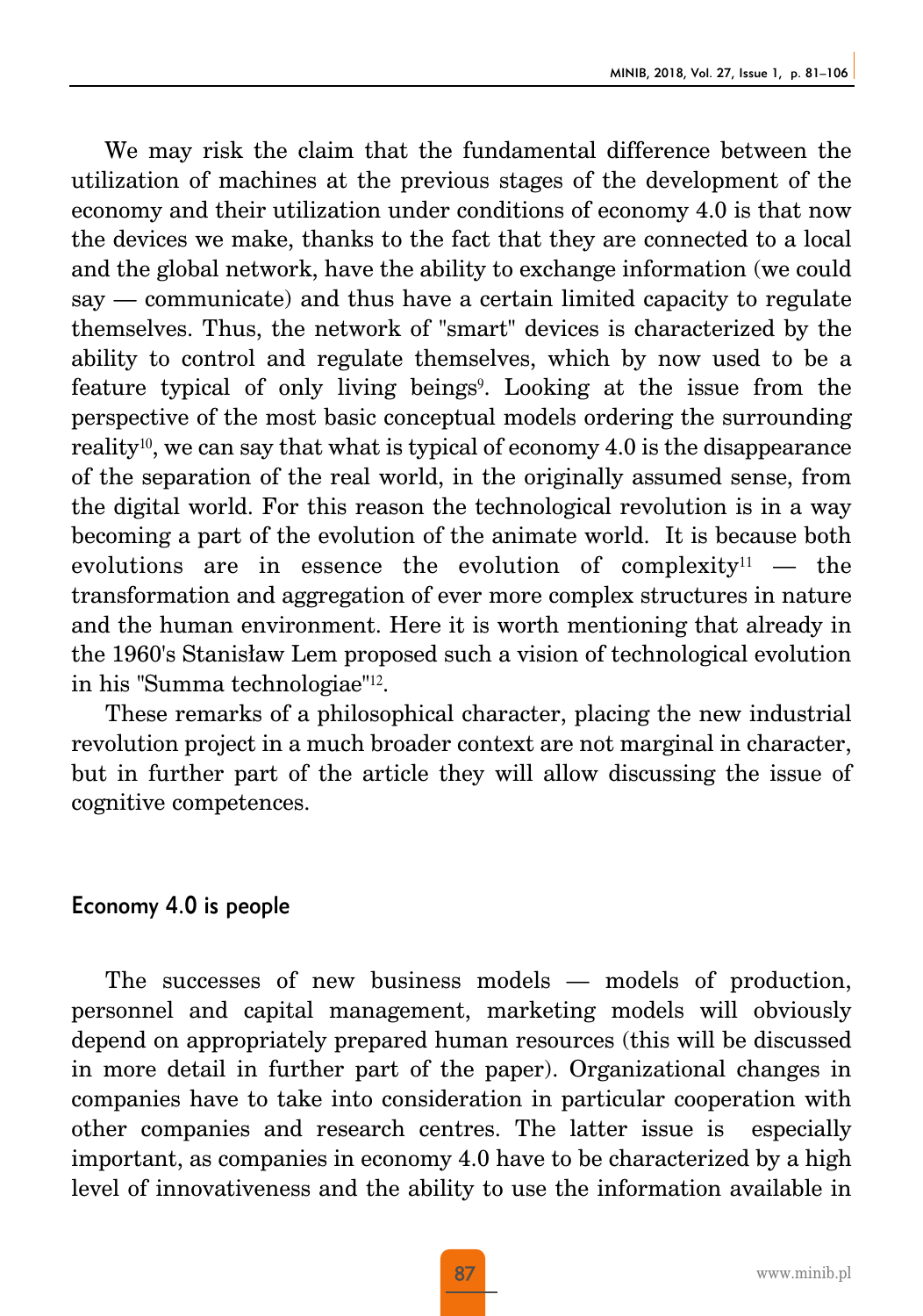the global network. Thus, they have to participate to a large extent in financing and later utilize scientific discoveries — they have to be partners on the path from discovery to implementation — and to obtain broadly understood knowledge about the market, the experiences of other companies, needs of clients. For this purpose they have to possess tools and skills to extract this knowledge from an immeasurable amount of available data.

In Poland, compared to other companies, the so-called start-ups stand out in the context of economy 4.0. According to surveys conducted regularly by the Start-ups Poland Foundation, 76% of start-ups operate based on the research-development model. Most of them develop technologies in the area of *Big Data* , Internet of things; as well as in the area of healthcare and biotechnology. Start-ups attract foreign investors and for this reason are more internationalized. A half of them sell their products and services abroad. More and more often they cooperate with science (42% in 2015;  $66\%$  in  $2016$ <sup>13</sup>. The characteristic feature of these ventures — and a characteristic feature of economy 4.0 as a whole, which makes startups a good illustrating example — is the fact that their functioning doesn't require a broad and extremely expensive infrastructure, such as the infrastructure of a traditional factory, that's why we can say that their central component are the minds of people — their ideas, knowledge, experience.

Saying that it is a characteristic feature of the whole fourth industrial revolution we naturally don't mean that traditional industry and traditional industrial companies will cease to exist. The point is that the focus has moved — the value of generated product is now to a greater degree the result of the initial stage. This is the stage of concept and project which is created not just on the basis of identification of the needs of recipients, but also with their participation. This is the stage at which what we call *cognitive competences* play the decisive role.

The first important component of cognitive competences are cognitive skills in their narrow meaning, that is, the ability to perceive the reality with senses, using a language, thus also categorizing sensual perception; the ability to think, in particular to think creatively; finally, remembering.<sup>14</sup> Moreover, among cognitive competences there are such skills as imaginations, or feeling emotions, which belong to the traditionally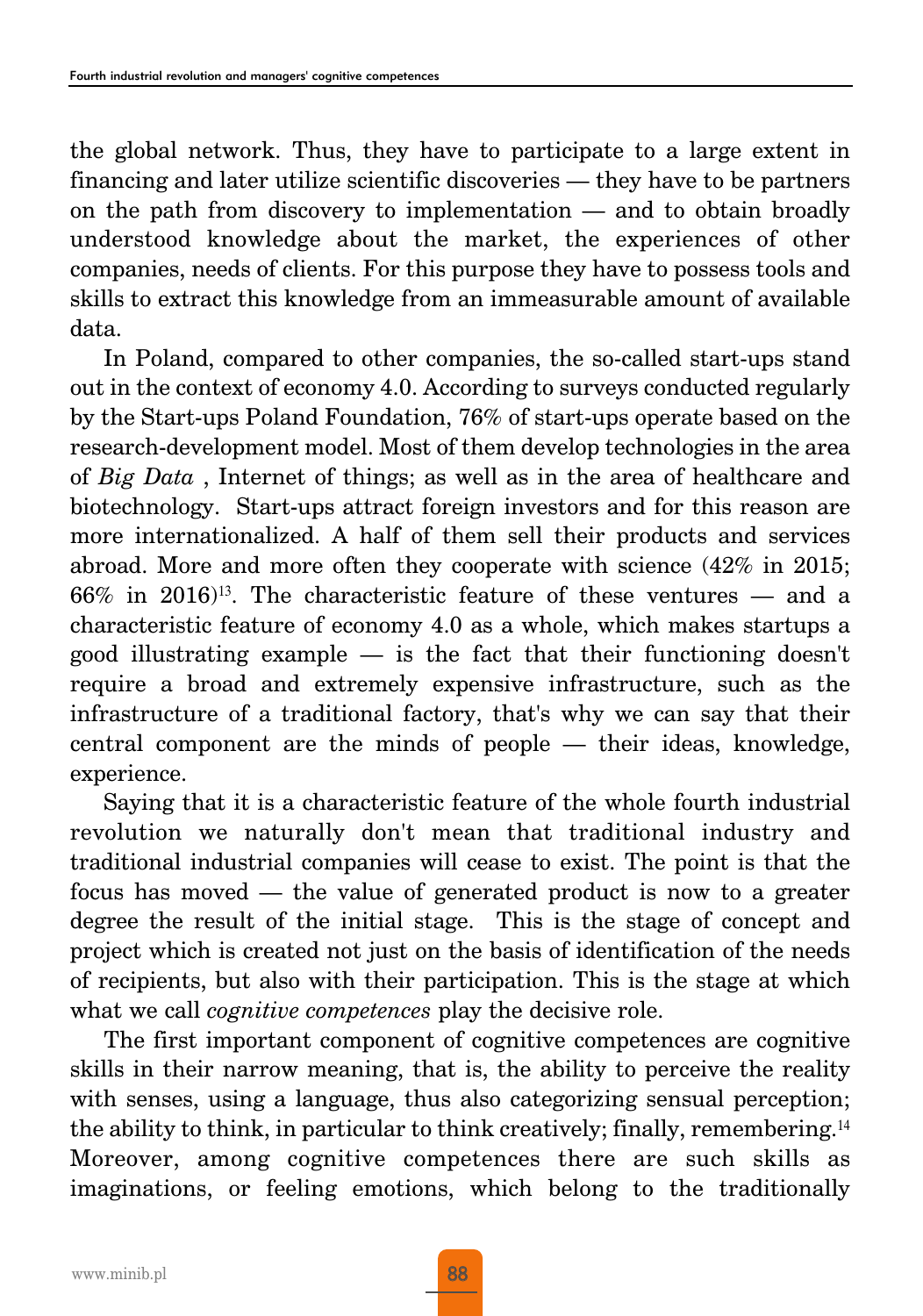understood cognitive competences. The joint product of these two groups will be, for example, the ability to think using metaphors and heuristics, which is exceptionally important especially in the process of creative problem-solving15.

Thus, to put it in a slogan, fourth industrial revolution is above all people. The fourth industrial revolution requires creators and thus, also to enable and facilitate this creative process and transform it into a product — new leaders and managers. However, we cannot forget that the slogan "Economy 4.0 is people" refers also to clients. Thus, we are dealing with the emergence of new needs among the recipients of new technologies, as well as changes of consumer awareness, their hierarchy of values, way of life, etc. Thus, eventually talking about people on two sides — the creators of technology and their recipients (we need to point out that these groups obviously interact) — we cannot forget about people who act as agents between the two groups; especially those who define the communication routes between them, that is, marketing specialists. We will like to focus our attention on the latter group in further part of the paper. In particular — on their cognitive competences in the meaning adopted above.

#### Marketing under conditions of industry 4.0.

Marketing doesn't stand still — Philip Kotler<sup>16</sup> says. In the development of marketing the following three stages are usually distinguished:

- Marketing 1.0.
- Marketing 2.0.
- Marketing 3.0.

While in case of the industry we can talk about successive revolutions, which introduce changes to a large extent overturning the previous state, in case of marketing we are dealing more with development, which doesn't reject the preceding states, but develops and enriches them with new features resulting from the current economic and social situation.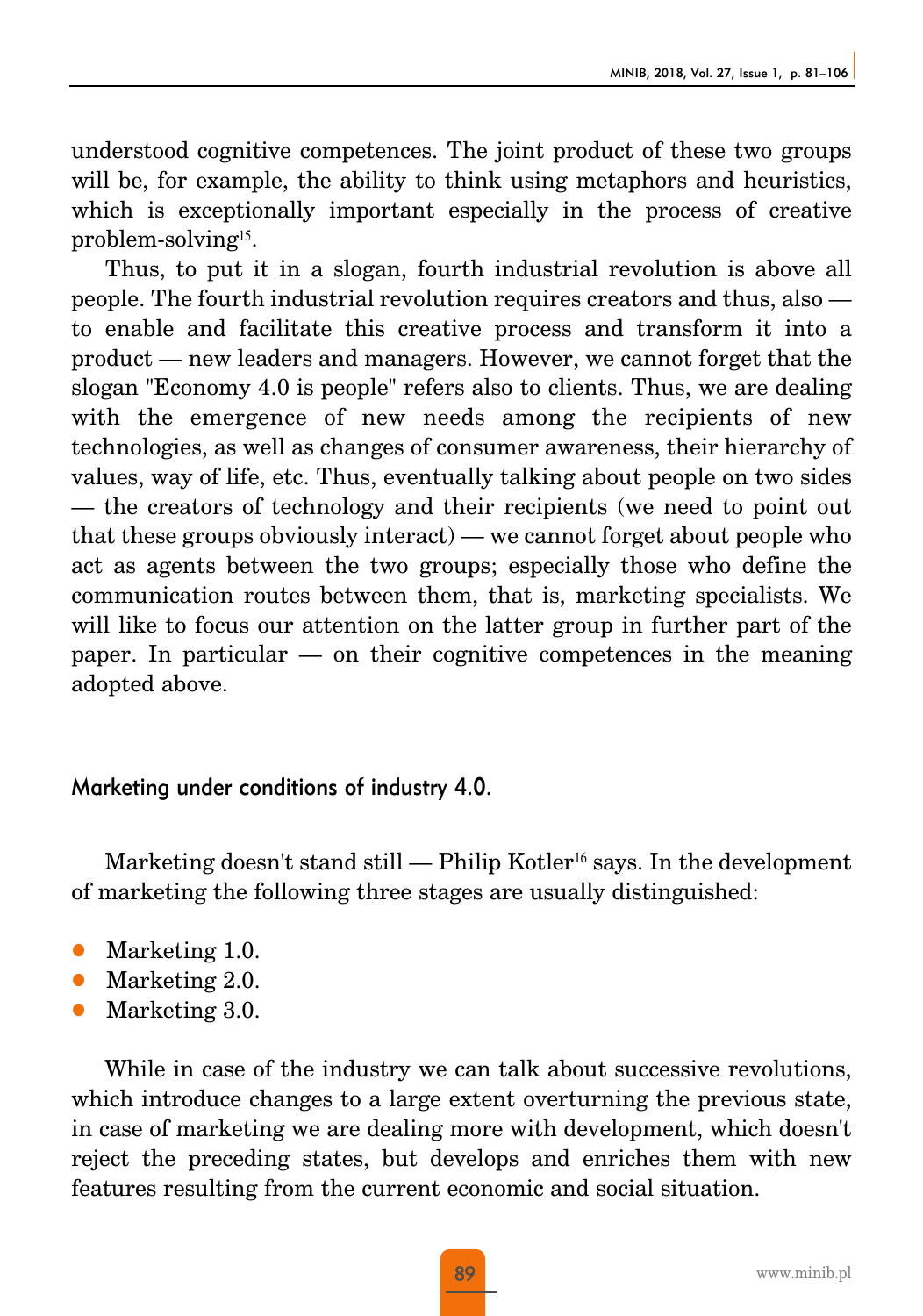The concept of marketing 1.0 applies a business strategy focused mainly on the product. In this concept the client is anonymous and carries out a purchase-sale transaction and this is where the relations between the seller and the buyer end, while the seller cares only about maximizing sales and profits. The strategy was used till about 1970, however, some companies still use it.

The main concept of marketing 2.0 was and is focused on the client as an extension of product orientation. A need of this kind emerged along with the saturation of the market and growth of consumers' expectations. Here the most important problem for companies is building such relations with clients that allow to keep them as long as possible. The first purchase is treated as the start of these relations. Marketing 2.0. can still be applied, even though it is assumed that it generally became outdated around the year 2000. The basis for the development of marketing 2.0, called the marketing of relations, was the development of communication technologies (both long-distance communication — telephone, fax, sometimes Internet — as well as means of transport e.g. mass air transport), which facilitated communication between clients and companies and between clients themselves. At the moment when personal computers became a mass product and when Internet appeared, interactions between participants of the market became common. Also, broad access to information became common.

An important goal of marketing 2.0. is looking for gaps on the market. Thus, marketing 2.0. expands to diversified areas, including those which up till recently were regarded as non-business areas — education, healthcare and social capital.

In the environment in which marketing 2.0 operated and which it cocreated, clients have become more demanding buyers; they have become much more dynamic in the choice of products and services and also they are much better informed. So, the need for another enrichment of marketing activity emerged. In essence, the development of marketing 2.0. created the environment for next generation marketing — 3.0. An element stimulating marketing 3.0. is technology, to an even greater extent than in case of marketing 2.0.

The essence of marketing 3.0. is taking into consideration in marketing strategy human's emotions and to a greater extent than before taking into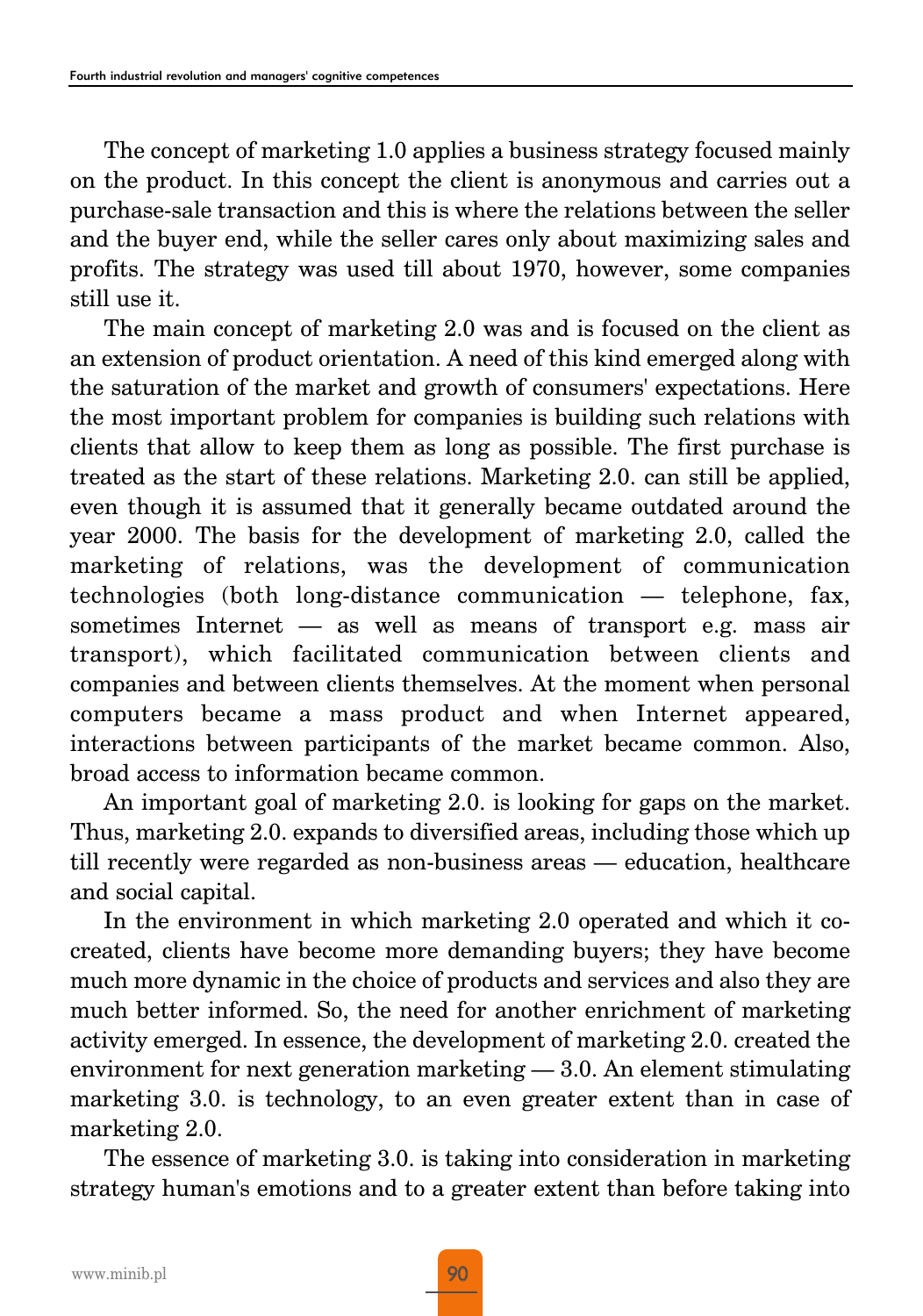consideration his whole hierarchy of needs and — what constitutes a key novelty — hierarchy of values<sup>17</sup>. In this context Kotler even talks of *spiritual marketing*. What is becoming more important than ever is the morale of a company and its position on the market is based not just on the quantity of the offered products and their quality, but also on the honesty of those who made them. Company reputation now plays an even greater role than before, as it has a huge impact on the company's market position and covers areas which are not directly associated with the quality of products themselves, but concern all circumstances that led to the creation of the products, e.g. whether the company pollutes the environment; whether it takes advantage of slave-like labour in developing countries thanks to lower costs of employment; whether it discriminates against its employees, depending on their views, race, or sexual orientation, etc. Thus, what also fits in marketing 3.0. is the concept of corporate social responsibility. This way marketing enters to a greater extent than ever the area of human emotions, customs and morality and thus the axiological area.

We are convinced that the coming changes in social-economic development, mainly the emerging fourth industrial revolution, create premises for another enrichment of the concept of marketing from the point of view of its conceptual, instrumental and decision-making  $dimension<sup>18</sup>$ .

With regard to the conceptual dimension we think that marketing under conditions of economy 4.0 is in essence a variety of innovation marketing, which is defined as follows:

"Innovation marketing can be defined as a social and management process thanks to which creating, offering and exchange of research, technical and management solutions for practical application and implementation may satisfy the needs of people and institutions through the rationalization of actions aimed at raising the competitiveness of companies and as a result raising the level of social life"19.

The goal of innovation marketing is building a communication bridge allowing joint actions in the area of raising innovativeness, which means that innovation marketing is in the stream of research on the transformation of knowledge and in particular, on the transformation of the results of scientific works for practical applications. The goal is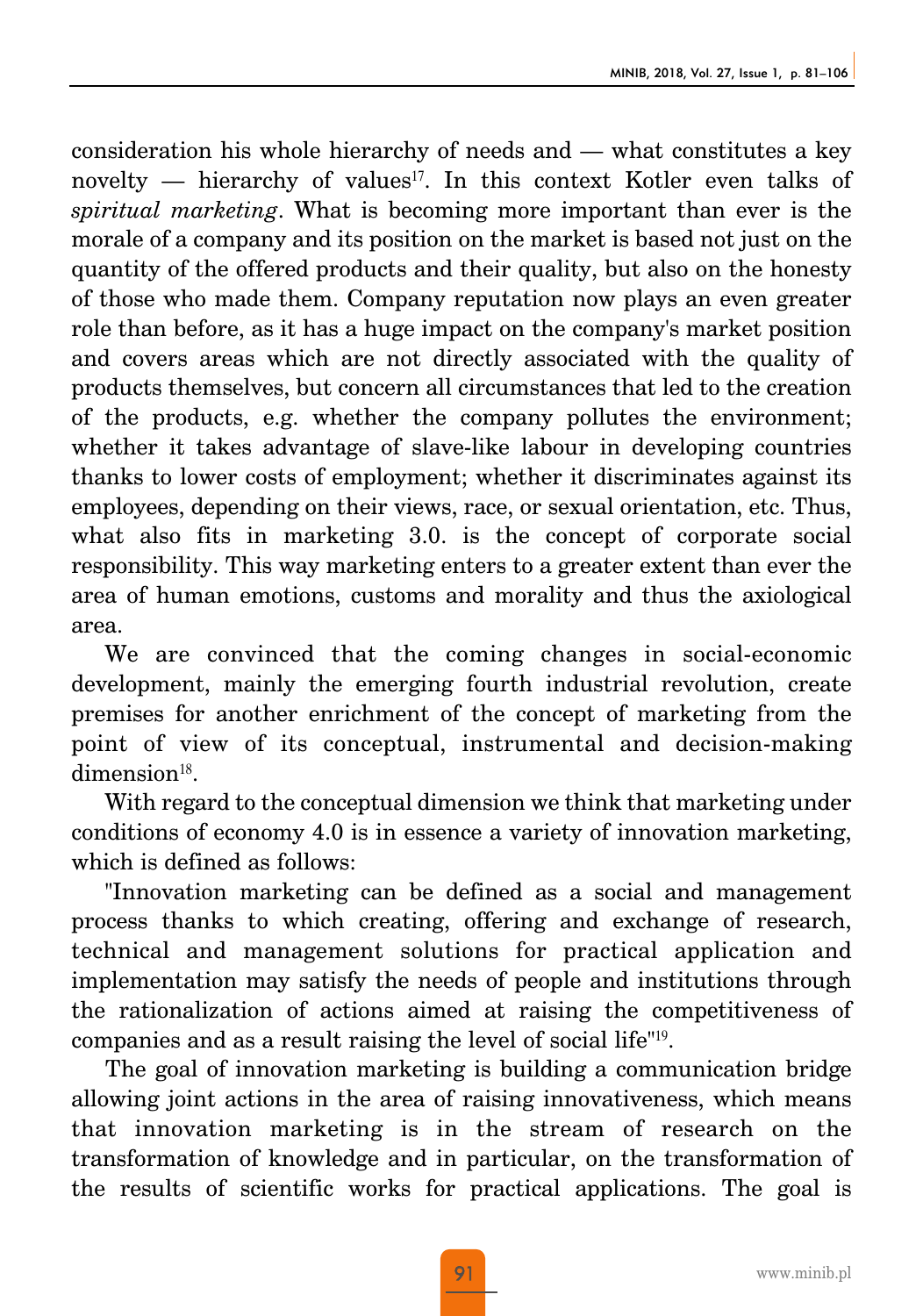facilitating the innovative processes under conditions of the fourth industrial revolution. In particular:

- raising the accuracy of innovative concepts, so that they comply with the actual needs of the economy;
- z reducing the distance from the formation of an innovative idea to its implementation and commercialization, which as a result saves time and prevents wasting both: time and ideas themselves;
- implementing the results of scientific research in successive stages of the innovation process;
- $\bullet$  faster commercialization of the effects of implementations, which should be preceded by marketing research on current, or conscious demand for these products/services, or making potential clients become aware of these needs.

We claim that gaps in the area of innovation marketing under conditions of economy 4.0 lead to numerous barriers hampering its development. Up till now the most important reasons on the side of science have been<sup>20</sup>:

- inaccurate formulation of research problems from the point of view of economic needs, which means scientific units haven't identified the potential for the absorption of scientific research results;
- insufficient readiness to help in the implementation of the results of research works.

On the side of economic sphere units:

- $\bullet$  lack of knowledge about the existence of scientific results, which could be implemented in production;
- insufficient ability to implement the results of scientific works;
- z uncertainty with regard to the demand for goods, or services created as a result of scientific works (in other words, lack of awareness of *potential* needs of clients; focusing on the declared, that is, easily measurable *current* needs).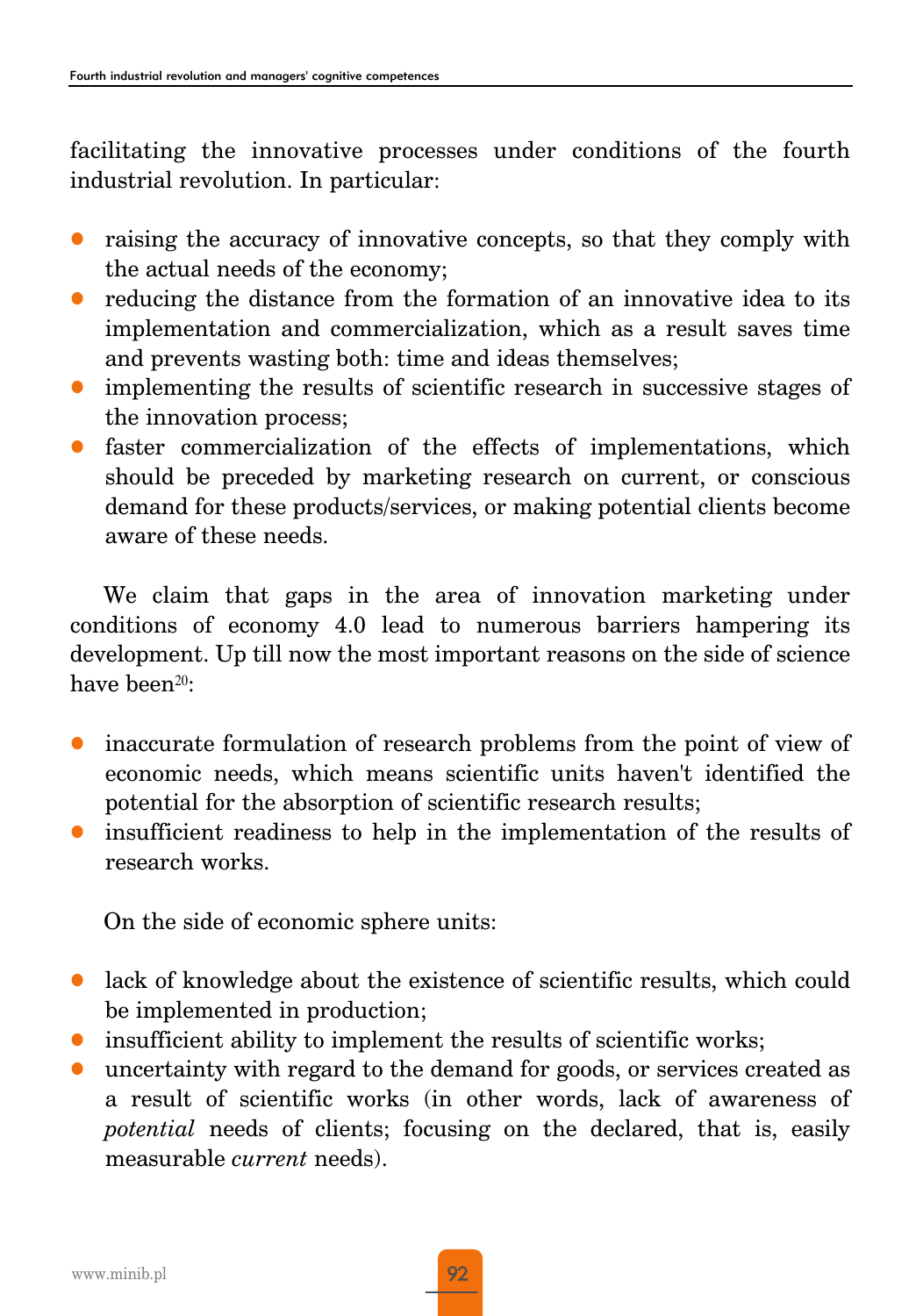Instrumental dimension of innovation marketing under conditions of economy 4.0 covers a mixture of all marketing tools used up till now. However, in particular, we need to emphasize the changes concerning two tools. First — marketing communication. What would be typical of marketing communication under conditions of economy 4.0 is fully bilateral character of communication, which means that it is not just the producer who informs the client about a product, but the client in response informs the producer about his needs, satisfaction etc. Fully bilateral communication results from the will, or even necessity to take into consideration ever more personalized needs of consumers and adapting the methods of production to market trends among the clients. Under conditions of the fourth industrial revolution this means that conscious consumers are a kind of advocate of the producers of consumer goods. This advocacy is supposed to constitute a distinctive feature of another step in the historical development of marketing, which has recently been proposed by Kotler<sup>21</sup>.

The second tool is product. Under conditions of the fourth industrial revolution in the life cycle of a product, in which we can distinguish the preproduction, production and post-production stage, the first and last stage gain particular importance. It is because these two cycles create the biggest added value in the new economy. It is them that justify the conceptual dimension of marketing and the emergence of innovation marketing.

The decision-making dimension of innovation marketing under conditions of economy 4.0 can be contained in the most general assumption, according to which marketing contributes not just to management, but to the creation of intellectual capital and the fact that marketing specialists cooperate closely with innovators. What seems advisable is creating a kind of discussion platforms gathering the representatives of marketing in companies from a particular branch and the marketing specialists of research institutions, potential units delivering to companies new innovative solutions, which could be a potential source of growth of companies in economy 4.0. The main purpose of establishing such a platform would be defining the strategy of development of innovative activity. Conclusions from this work would constitute guidelines for the operation of individual companies and marketing specialists.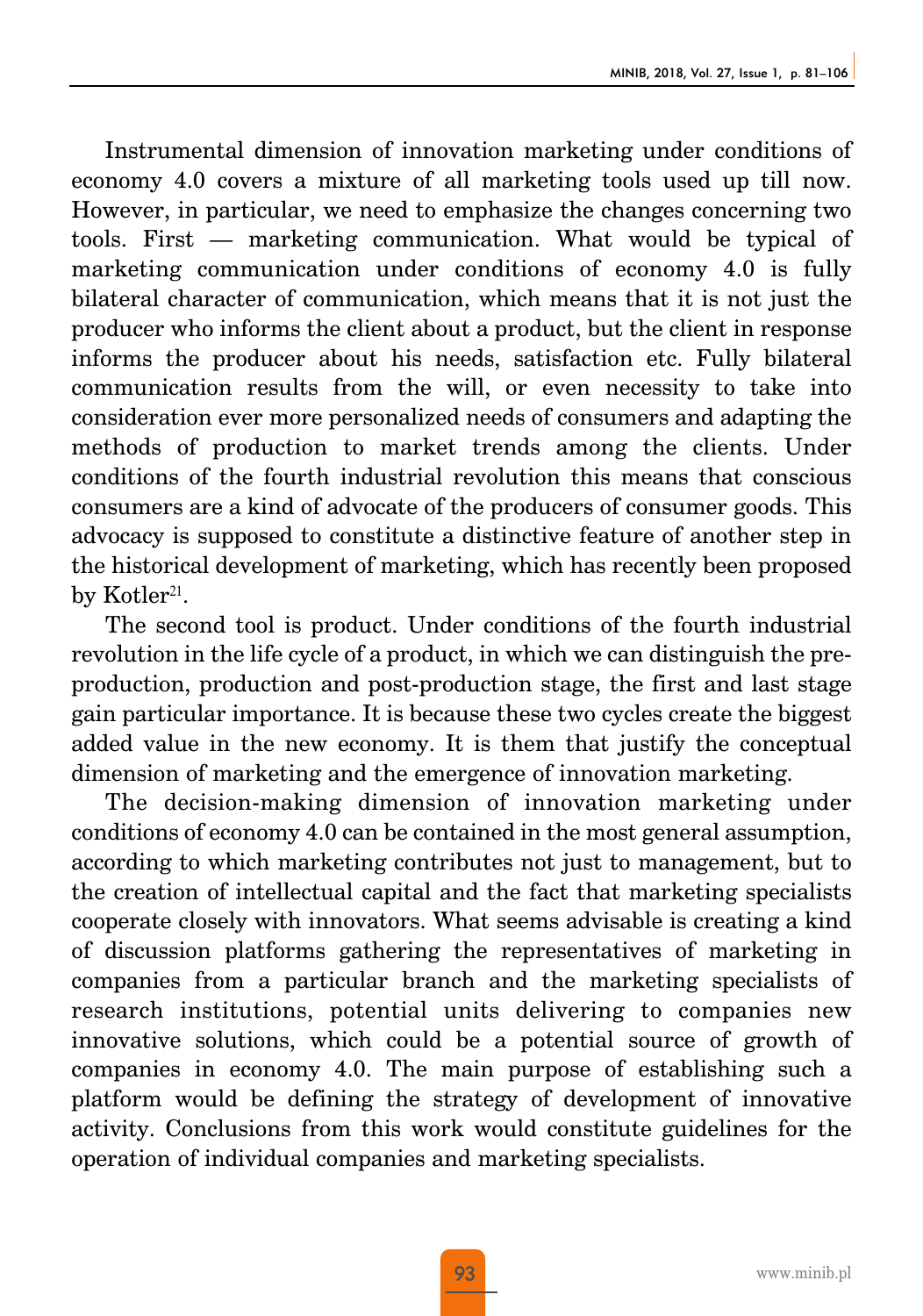The general purpose of the establishment of this discussion platform would be building channels of communication between the sphere of business and the sphere of science and preparing strategies leading to the formation of new companies and adapting existing companies to the needs of economy 4.0. If companies worked on solutions together, they could save time and resources that each of them would have to spend on independent works (which would naturally be similar in each of the forms). The means leading to this goal would be different, complying with the characteristics of a given branch and its level of technological development.

Among the basic goals of the above-mentioned discussion platform we can name:<sup>22</sup>

- segmentation of the innovation market, that is, an attempt to identify real and potential clients who could purchase and implement the results of research works,
- preparing research plans with regard to particular clients,
- z care about the formation of a competent team of employees and training them regularly,
- the creation of organizational structures in companies and in research centres working in a network,
- promoting the results of concluded research work and works in progress.

### Cognitive competences of a marketing specialist under conditions of economy 4.0: general outline

It can be seen clearly that the nature of tasks ahead of an innovation marketing specialist requires from him, or her very specific competences. He is neither a researcher, nor a producer, that is, he doesn't work in any of the scientific areas e.g. biochemistry and he doesn't operate in any specific branch e.g. the pharmaceutical branch, but has to act as an agent between them and thus has to, in a way, become the person researching and producing the tools that will allow him to play this intermediary role.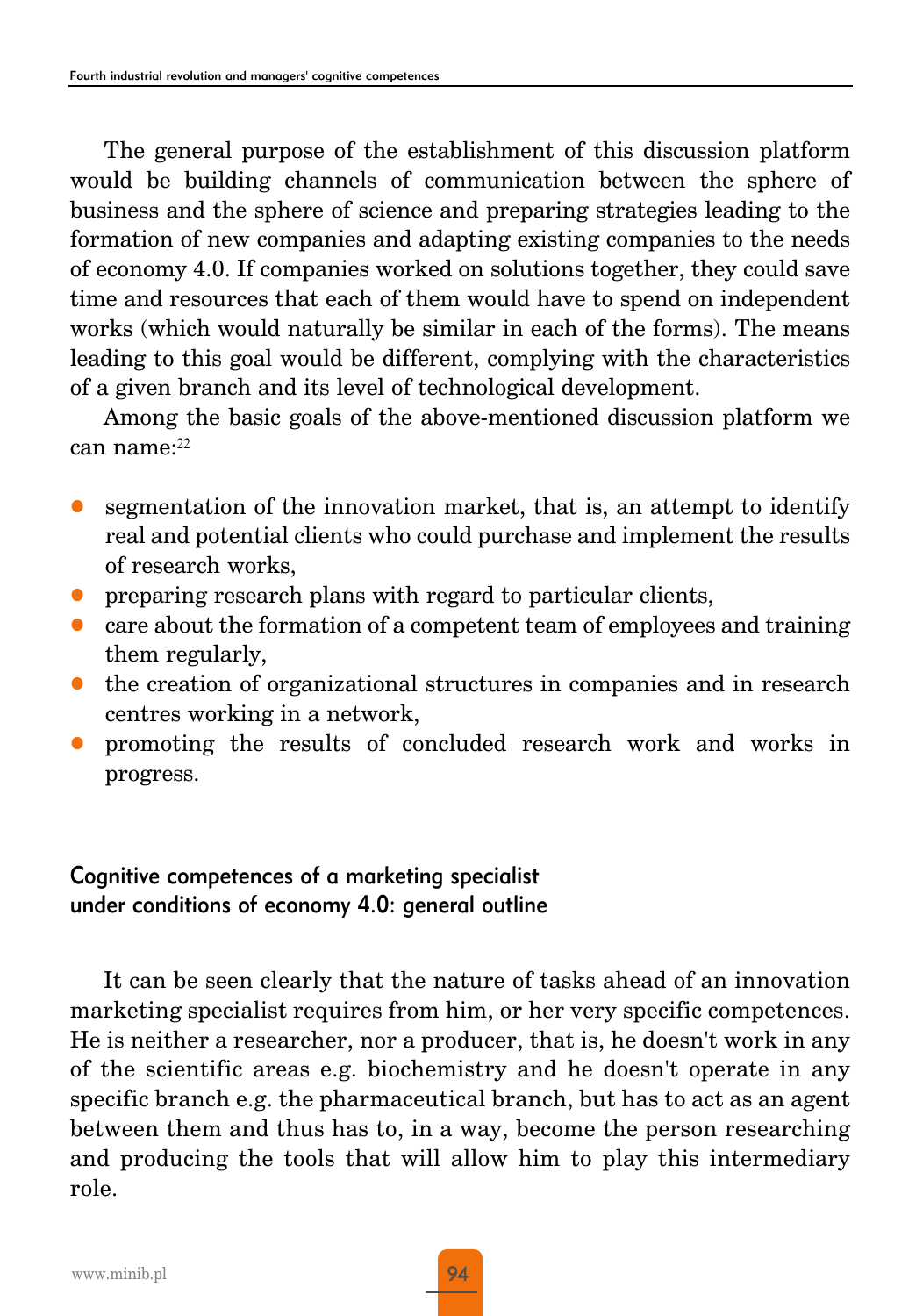The competences we are talking about are the already mentioned cognitive competences and we could also say — cognition-related competences (emotional, volitional etc.). Thus, it is time to explain what cognitive sciences can contribute to the discussion about economy 4.0 and innovation marketing and why the thread of marketing specialist deserves special treatment. It is because, somebody could argue that distinguishing the issue of marketing is *impromptu*, while associating the issue of cognitive sciences with marketing issues is random. This is not the case here. To understand this we need to imagine the following, exemplary situation, which out of necessity has been simplified: two research teams are working at a university of technology: one is developing a new aircraft seat design, while the other one is working on a new plastic material. At the same time, at the nearby academy of arts there is a group of prolific designers. Each of the groups has an innovation marketing specialist in the meaning adopted above. Moreover, on the one hand we have a company producing small passenger airplanes and on the other hand a company producing dentist seats, so it seems they don't have much in common. Both of them also have innovation marketing specialists.

It doesn't require much effort to notice that all mentioned entities can benefit a lot from cooperation, however, they need communication channels for this. To make it possible, each of the sides has to use a similar conceptual model, share knowledge, for example, about the binding law, as well as support offered by the state, local government, or international institutions. Finally they need to reach an agreement with regard to the mode of operation, procedures, ways of making decisions, etc. So the point is to share a common content-related and procedural plane. It is not hard to guess what differences in the mentioned areas can take place between the mentioned exemplary entities. Thus, the position of innovation marketing specialist requires from him, or her to, on the one hand understand the specific character of the work of a research team, or company who employs him, or her — he has to have certain general knowledge, or in essence the ability to understand material from the area of material sciences, or machine building — and on the other hand have the analogous ability to understand the specific character of every branch in which a product offered by him, or her may be applied.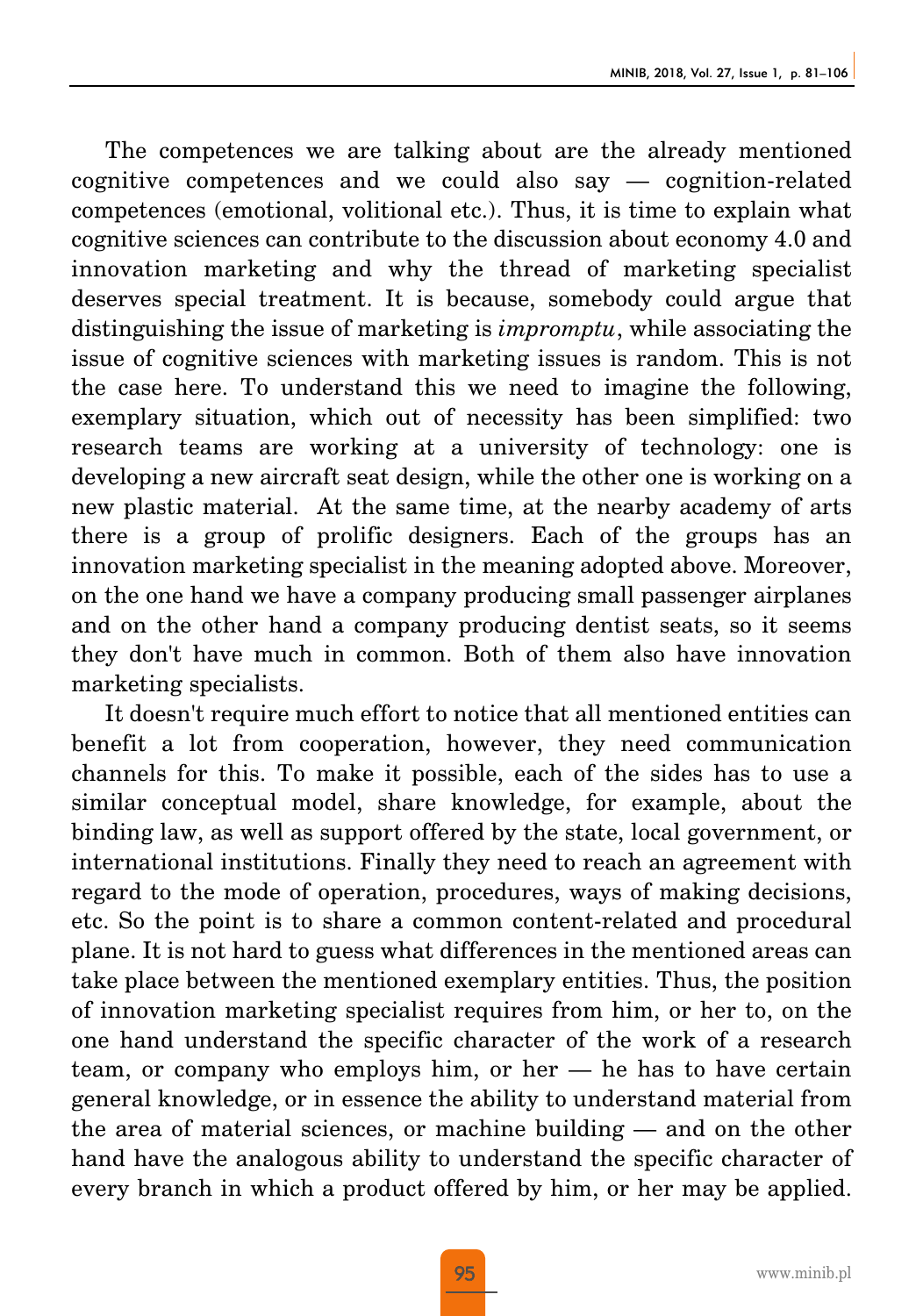Thus, for example, a marketing specialist employed by a research team developing new plastic material has to know he has something to offer to specialists designing aircraft seats; that their cooperation may create an interesting offer for the aircraft producer and the producer of dentist seats, but only as long they will be able to enhance their offer with interesting design, which in turn requires getting in touch with designers from the academy of fine arts. Innovation marketing specialists find themselves in an analogous situation in each of the remaining entities.

Naturally, the presented illustration is quite intuitive; someone could actually say that you don't need an expert to notice that the seat designers have common interests with the creators of plastic materials, but in the era of so far advanced specialization of scientific research on the one hand and at the same time an epoch offering such a huge variety of goods, these networks of relations are not always that obvious. Moreover, it is those entities that identify non-obvious, but in the longer term fruitful links that may find themselves in an advantaged position.

So this leads to the question what cognitive competences an innovation marketing specialist should have to successfully play his intermediary role. In a nutshell, we could say: he, or she has to have an above-average *ability to cope with complexity*: first of all, with the diversity of scientific fields and conducted primary research and operational trials, including also the correlation of primary research and research focused on application; on the other hand, complexity related to the diversity of the markets on which a company employing him, or her may operate, next, he or she has to have the ability to assume a synthetic view and arrange the diversity of more broadly understood human efforts covering not just science in the strict sense, but also humanities, or arts. It is because the potential that can be used in innovative activity can be found everywhere. Finally, the specialist has to understand the complexity of clients' needs in association with their hierarchies of values lifestyles, social-economic status, etc. The specialist gets all of this as a huge wave of data, so the most abstract definition of the cognitive skill we are talking about, could also be this: the ability to order, synthesize and analyse data to draw valuable information from the data.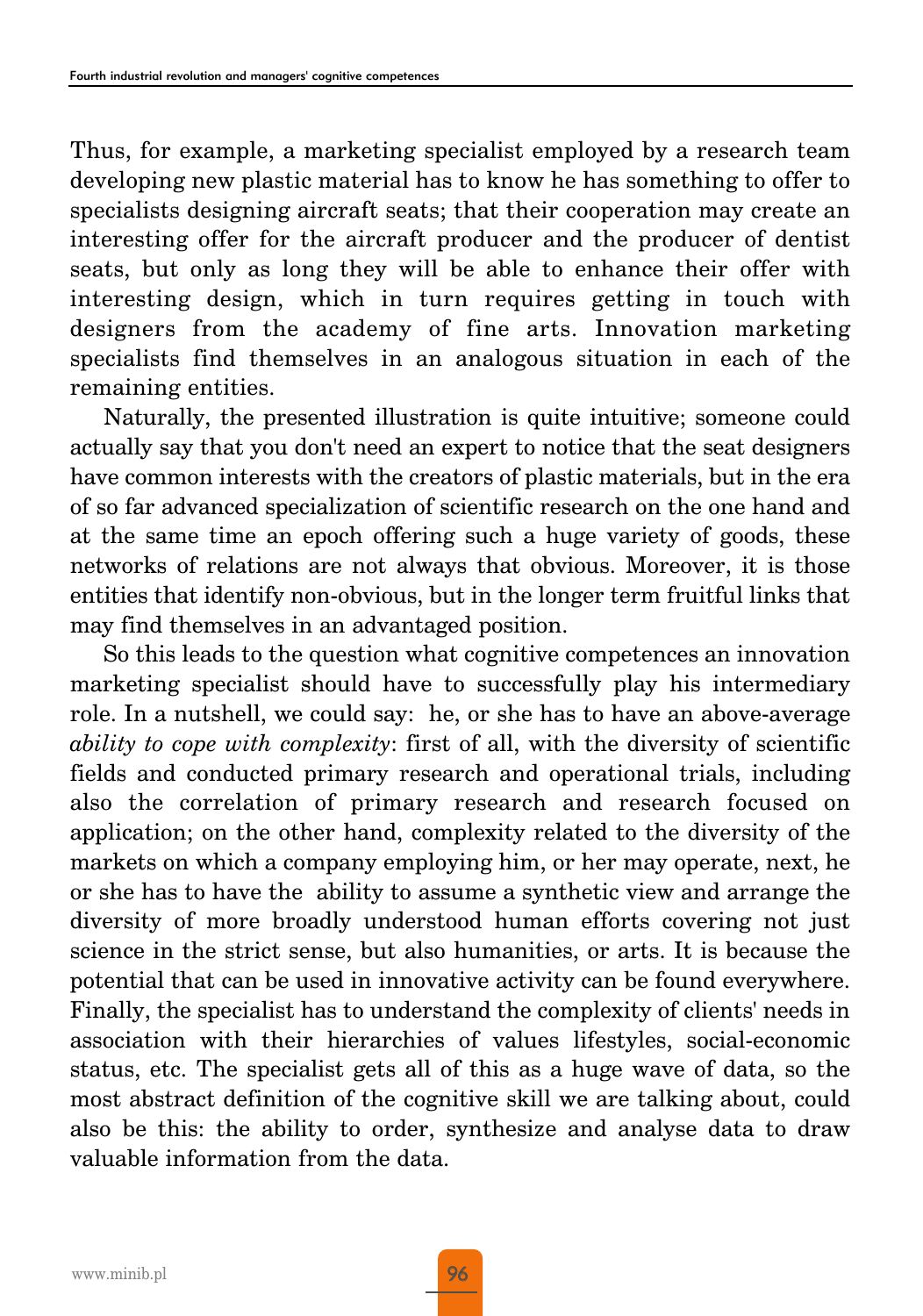#### Economy 4.0, the problem of complexity and cognitive competences: generalization

Here we allow ourselves to take into consideration a more general thought concerning the already outlines problem of complexity. Talking about complexity, we have in mind the emergence of certain internally diversified and at the same time coherent wholes, both in the world of nature and in areas of typically human activity. Complexity manifests itself in practically all areas available to human cognition — where we research the basic structure of matter; where we investigate the structure of a cell and a multicellular organism; where we investigate interactions between organisms and their ecological niches; finally, where we investigate human creations such as language, institution, culture; finally — economy. Thus, it comes as no surprise that in the second half of the 20th century an interdisciplinary network of complexity sciences<sup>23</sup>, was formed. It intended, among others, to formulate the formal rules governing these structures $24$ .

The issue of complexity combines the issue of fourth industrial revolution and the issue of cognitive competences. To show this issue, we shall refer to the proposal by Dirk Helbing<sup>25</sup> from ETH Zurich. From his perspective, economy 4.0 is a response to the diversity of problems we are dealing with in the contemporary world. All of them, by their nature, concern extremely complex phenomena. Thus, on the one hand we have e.g.: global warming and on the other hand speculative bubbles on the banking market.<sup>26</sup> The common feature of all this phenomena is that due to their complexity, we are not able to monitor them and thus learn the whole scope of cause-effect chains occurring within them. What happens here are the socalled cascade effects, when one event can lead to a whole series of unpredicted events and each of these events can lead to another series of events. Due to this, there is no chance for any kind of "central management" of these phenomena and what remains the only option is creating solutions from the area of artificial intelligence, which would secure the mechanisms of local, dynamic self-control of a particular complexity reacting to the current situation, as solving all problems requires the coordination of such a number of factors that it goes beyond the capacity of an individual person, or a group of people. Economy 4.0 in this most general view results from the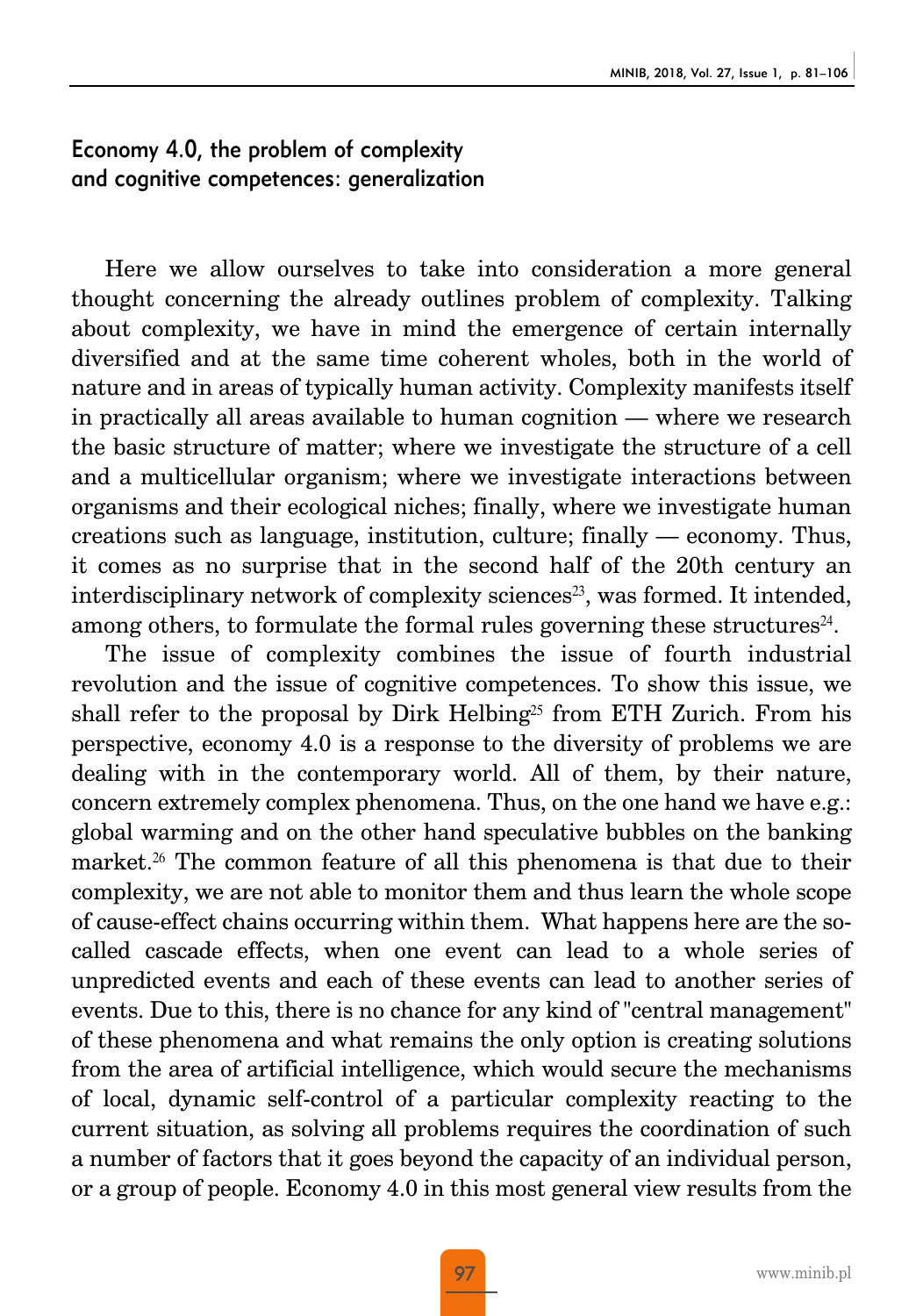*inability to exercise central control* and at the same time the necessity to cope with the complexity of data, complexity of problems and the complexity of economic relations between people, organizations, states and even cultures; as well as between the whole human sphere and the natural conditions.

At the same time natural cognitive processes emerged as a way to cope with the complexity of the environment<sup>27</sup> and the late product of their evolution is the contemporary human. Now, in turn, in response to the complexity of the environment created by humans, artificial intelligence is being created. This is the source of the concept that human intelligence and artificial intelligence (meanwhile, the distinction is becoming more and more vague) share the same essence: coping with the complexity of the environment.

However, the human  $-$  for now  $-$  remains a part of this image as a creator and user of artificial intelligence. After all, economy 4.0 is not an economy of the machines, but an economy of humans, even though it is to a large extent determined by communication between machines. This way humans are facing new challenges of a cognitive nature. We should observe here that humans, coping with the complexity left over by economy 3.0 and for this purpose forming the next generation of artificial intelligence, that is, machines able to coordinate tasks and to exercise self-control, produces another complexity — complexity on a further level, which consists of people and these machines and further need to cope with this complexity. Humans face the necessity of finding such ways of life, consumption, thinking and producing which can fit in the reality of the fourth industrial revolution. This is nothing new — answers to some challenges create new challenges. We should notice here a certain important subtlety: at this new level of complexity we may invent new machines, so that coordination of people and machines will be facilitated by new machines, it makes no sense to claim that machines are facing the problem of coping with the complexity of their co-existence with humans. For now, even though intelligence, that is, the ability to solve problems can be attributed both to humans and machines, *having problems, or encountering problems* can be reasonably attributed only to humans.

The challenges that a human has to face on this new level of complexity have many aspects, starting from existential and moral issues, that is, among others, choosing what defines human dignity (this can't be the conviction about the exceptional nature of human mind, or soul any more),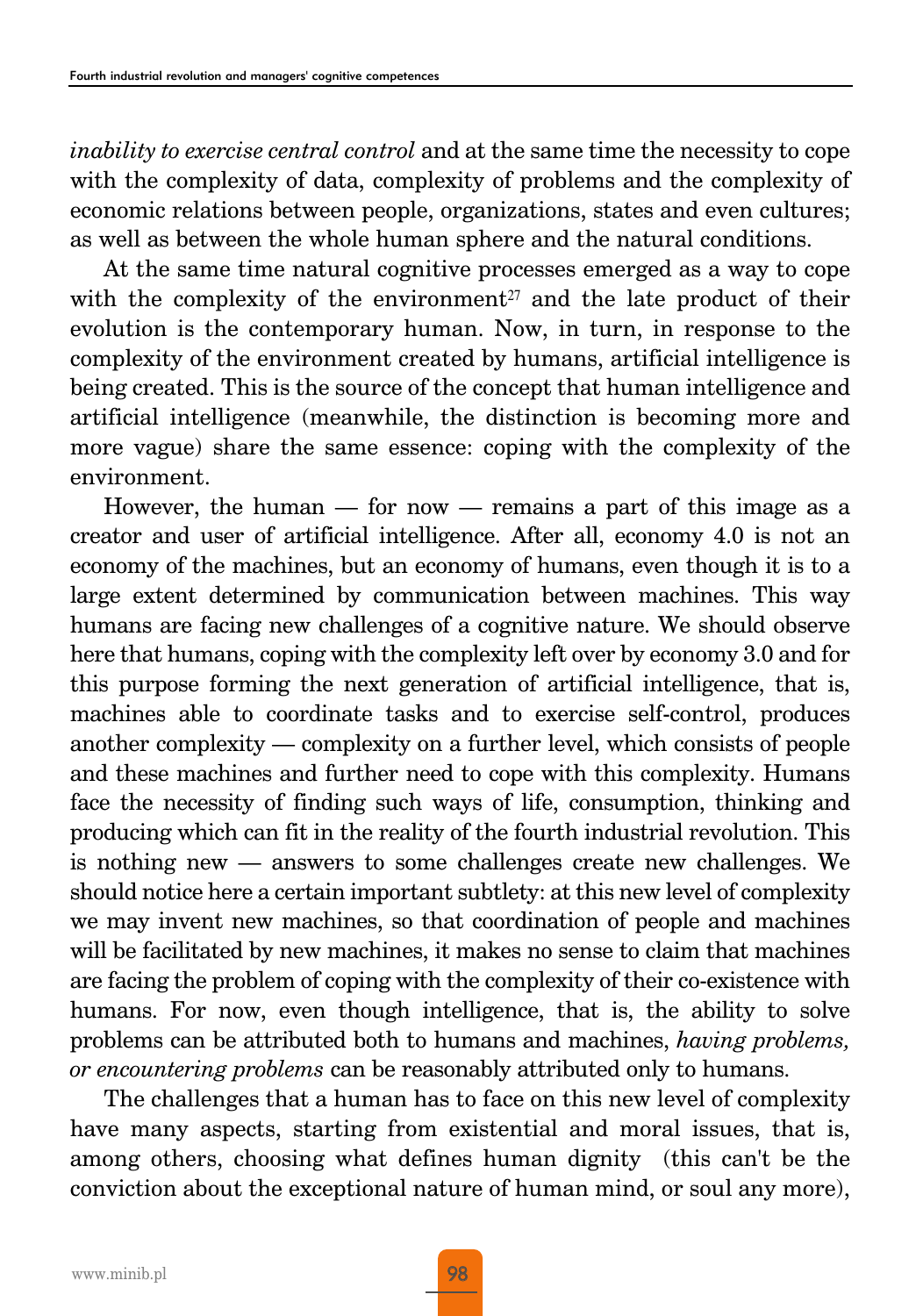ending with practical and organizational issues (organizing areas "governed" by machines and at the same time, we could say, the ability to retain control over this process).

Our subject concerns these practical-organizational issues. It concerns a new level of complexity; the level at which human remains the main actor: how the cooperation of creators and users of new, innovative technologies should be organized, so that the human could retain the ability to notice problems, as long as it is possible, to predict them and further the ability to find the right resources — including further generations of artificial intelligence — for solving them.

With regard to this new complexity, it is clear that there is no professional group, or a sector of economic life, or a discipline of knowledge particularly suitable for finding solutions. It is clear that we need tools supported by machines, but still managed by humans — integrating the efforts of all these groups.

With regard to the cooperation of companies and entities from the sphere of science, innovation marketing specialists are supposed to be these integrators, or intermediaries.

#### The issue of education

How should we educate a person who satisfies all the requirements described above, that is, has an above-average ability to cope with the complexity of data and generating information on the basis of the data? In the first place we should distinguish certain general intellectual and character-related traits, which should be possessed by a candidate for the role described here. The following list won't be surprising in any way:

- intellectual characteristics: ability of abstract thinking that is, analysis and synthesis of information coming often from very diversified sources,
- $\bullet$  social characteristics: ability to cooperate and work in a group,
- z approach: selfless curiosity focused on acquiring information from various areas and confronting already held information with new information.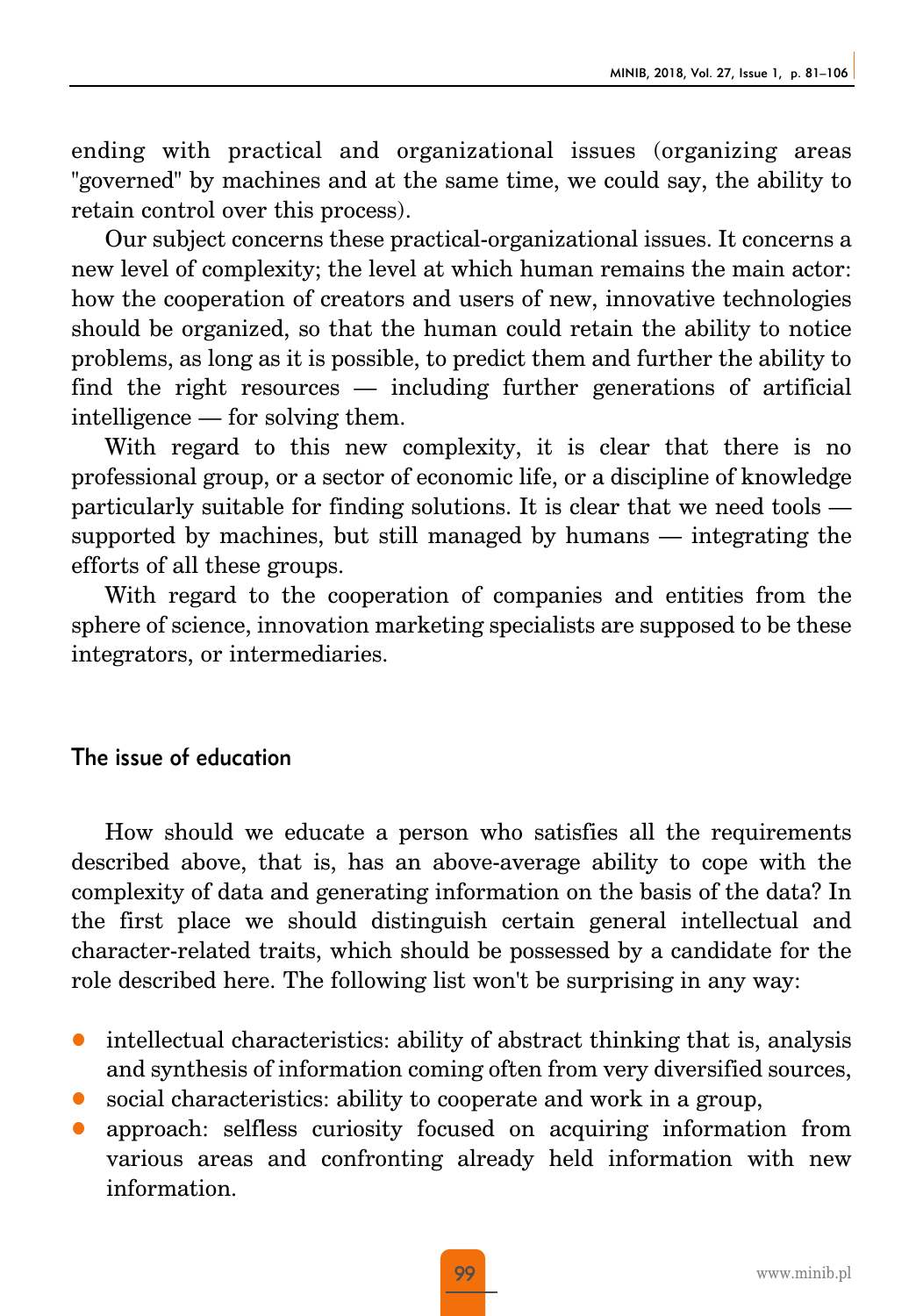It seems that in the process of educating an innovation marketing specialist we can take two paths:

- z recruiting candidates for innovation marketing specialists from the group of people with specialist education in some area of science and experience in a position matching the education profile. Thus, we are talking about people who work in research and development, or the sector of companies and decide to use their current experience in a new role — as an intermediary between the spheres. This requires preparing special training courses, perhaps on the level of postgraduate studies, or simply in-house trainings in companies, or research institutions. Their purpose would be to provide the candidates with the conceptual apparatus and knowledge from the area of theory and practice of marketing;
- z preparing special profiles for the students of BA and MA programmes, aimed directly at preparing them for the role of an agent between the sector of science and the sector of companies.

The latter of the two scenarios carried out by universities and faculties of management is definitely less challenging with regard to the structure of education programme. In the context of the above-mentioned three intellectual-character-related traits, we can say that the preliminary condition for starting studies is an appropriate approach. Perhaps it will sound banally, but it seems obvious that studies won't teach anyone selfless curiosity, the will to acquire new knowledge, if the person hasn't learned that already back at home, in primary school, or high school. Contrary to what it seems, this threshold is crucial  $-$  if an innovation marketing specialist is supposed to be a profession that will to a large extent determine the success of the economy 4.0 project, especially in Poland, where relations between the sphere of science and the sphere of business are weak, studies we are talking about here have to be hard, challenging, starting with entry exams (entry exams will probably be reintroduced to universities), ending with the diploma exam. It is also necessary to raise the social status of marketing as a branch of knowledge and practice.

Thus, attitude is the preliminary and necessary condition. Further, shaping appropriate social competences cannot be based on enriching the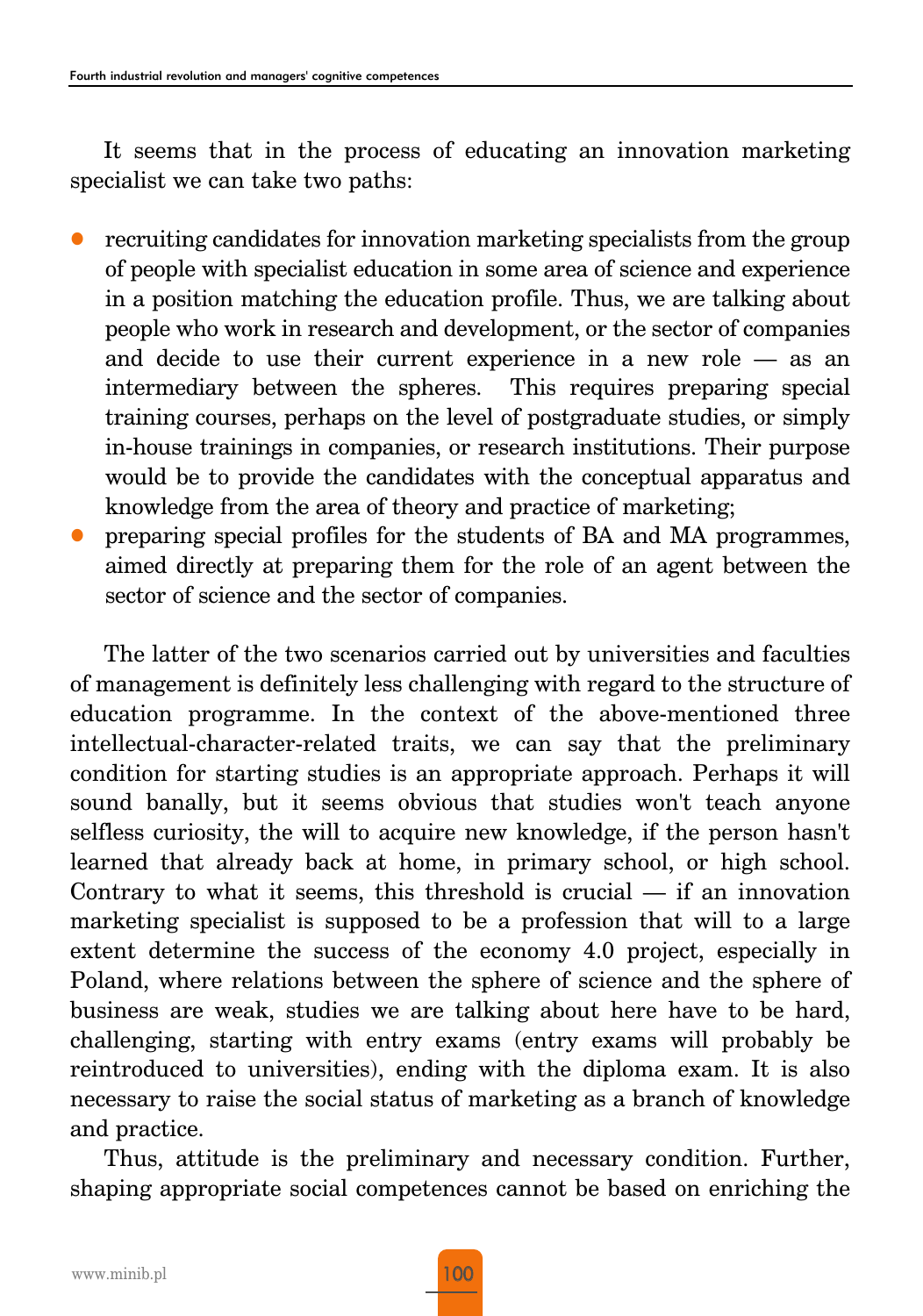programme of education with further subjects, but on the reorganization of the method of education. It is necessary to focus on training cooperation skills. It seems unjustified to launch another course, seminar, or lecture devoted to the issue of cooperation (even though there is a lot of empirical data concerning this subject), as here the goal is not knowledge *about* cooperation (knowledge *that* science has determined this and that), but cooperation *skills* (knowledge *how* to cooperate with each other). Subjects which have been included in teaching programmes by now should be taught so that students could improve their social competences. It is above all tasks and projects given to groups and not individual projects that should serve this purpose. Further, we should develop appropriate criteria for the evaluation of the work of a group as a whole and its individual members. An appropriate know-how in this area can be delivered by people with experience of work in corporations, where team work on projects is a daily practice and thus, appropriate methods are well developed.

Finally, teaching adequate intellectual competences, thus, the skills of abstract, analytical-synthetic thinking requires changes not just in teaching methods — as it seems — but also in the education programme. It is worth taking into consideration three subject areas:

- Specialist Area: subjects from the scope of theory, methodology and practice of marketing, management, economics, which constitute the centre of traditionally viewed marketing studies.
- Expanding Area: subjects introducing students to the research areas of sciences, perhaps divided into subsectors — students could choose some of them; e.g. subsector giving insight into the latest achievements of biochemistry and biotechnology, or a subsector devoted to the research efforts aimed at making electric engines more efficient, which at the same would comply with the so-called electromobility programme promoted by the Ministry of Ener28. The idea is to prepare this area of study in close cooperation with research centres, private and public entities financing research, so that it can remain in touch with current trends, needs and development strategies adopted at the local and national level.
- z Formal-language Area: subjects delivering analytical tools and conceptual models, which will allow to notice relations between subjects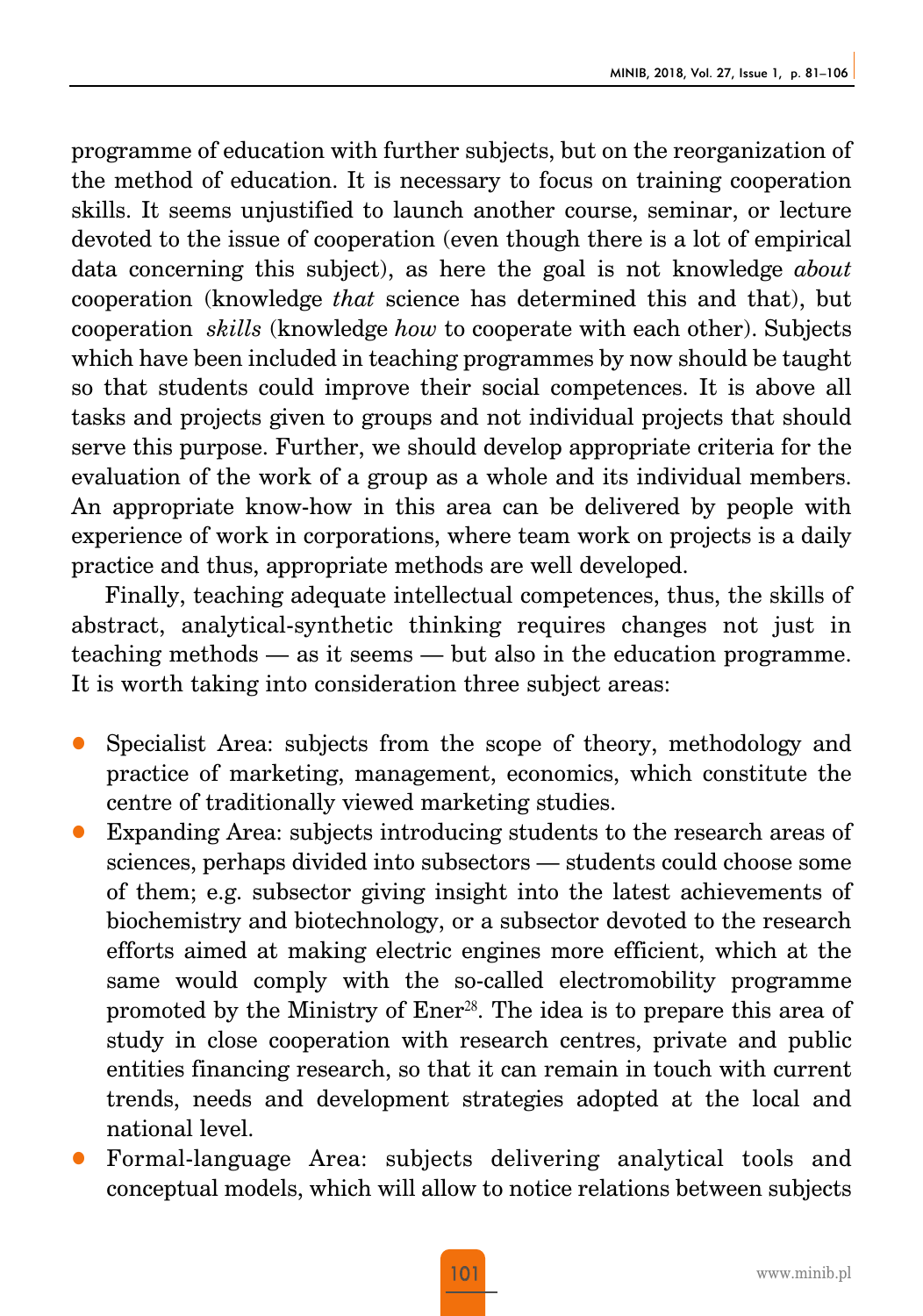which belong to each of the areas mentioned above, as well as relations between these areas; e.g. someone will be able to notice and analyse the relation between the sources of energy he learned about in the expanding area and the issue of consumer awareness, which appeared in the specialist area. In the formal-language area we need to have such subjects as: statistics, philosophy with elements of ethics on the one hand and elements of mathematical logic on the other; finally, introduction into programming languages with elements of data analysis (*Big Data*).

The formation of intellectual capital for the conditions of the new economy and marketing activity is a very serious issue and at the same time a condition for the development of social capital able to confront the growing complexity of phenomena in life and social-economic development.

#### References

<sup>1</sup> H. Kagermann, W. Wahlster, J. Helbig (red.), Securing the future of German manufacturing industry. Recommendations for implementing the strategic initiative Industrie 4.0: Final report of the Industrie 4.0 Working Group, National Academy of Science and Engineering 2013. Warto także odwiedzić Platformę Industrie 4.0: http: //www.plattform-i40.de/I40/Navigation/DE/Industrie40/WasIndustrie40/was-ist-industrie-40.html

<sup>2</sup> *Strategia na Rzecz Odpowiedzialnego Rozwoju*, Ministerstwo Rozwoju, Warszawa 2017; online access: https://www.mr.gov.pl/media/36848/SOR\_2017\_maly\_internet\_03\_2017\_aa.pdf [viewed on 30.10.2017].

 $3$  This goal is formulated directly at the portal devoted to economy 4.0, sponsored by the government of Germany: https://industrie4.0.gtai.de/INDUSTRIE40/Navigation/EN/Topics/industrie-4-0.html. . However, here we won't discuss the political — or more generally — the geopolitical aspects of the project.

<sup>4</sup> https://www.weforum.org/agenda/2016/01/the-fourth-industrial-revolution-what-it-means-and-how-to-respond/ [viewed on 31.10.2017].

<sup>5</sup> See: http://www.dutchnews.nl/features/2017/06/the-new-dutch-cabinet-must-get-its-economy-4-0-act-together/ [viewed on 30.10.2017].

<sup>6</sup> See: M. Herman, T. Pentek, B. Otto, Design Principles for Industrie 4.0 Scenarios, In: T.X. Bui, R.H. Sprague Jr., *Proceedings of the 49th Annual Hawaii International Conference on System Sciences HICSS2016*. The Institute of Electrical and Electronics Engineers, Inc., Los Alamitos–Washington–Tokyo 2016.

<sup>7</sup> *Strategia na Rzecz Odpowiedzialnego Rozwoju*, op. cit. p. 9.

<sup>8</sup> See e.g..: D. Helbig, B.S. Frey, G. Gigerenzer, E. Hafen, M. Hagner, Y. Hofstetter, J. van den Hoven, R.V. Zicari, A. Zwitter, Will Democracy Survive Big Data and Artificial Intelligence? "Scientific American" 25 Luty 2017, online access: https://www.scientificamerican.com/article/will-democracy-survive-big-data-and-artificial-intelligence [viewed on  $29.10.2017$ ]; R. Botsman, Big data meets Big Brother as China moves to rate its citizens, "Wired" 21 października 2017, online access: http://www.wired.co.uk/article/chinese-government-social-credit-scoreprivacy-invasion [viewed on 31.10.2017].

<sup>9</sup> See e.g.: P. Godfrey-Smith, Individuality, Subjectivity, and Minimal Cognition, *Biology & Philosophy* 31 (6) 2016. <sup>10</sup> Thus, in essence from the philosophical perspective, as it is philosophy of this kind that investigates and generates the most general conceptual models.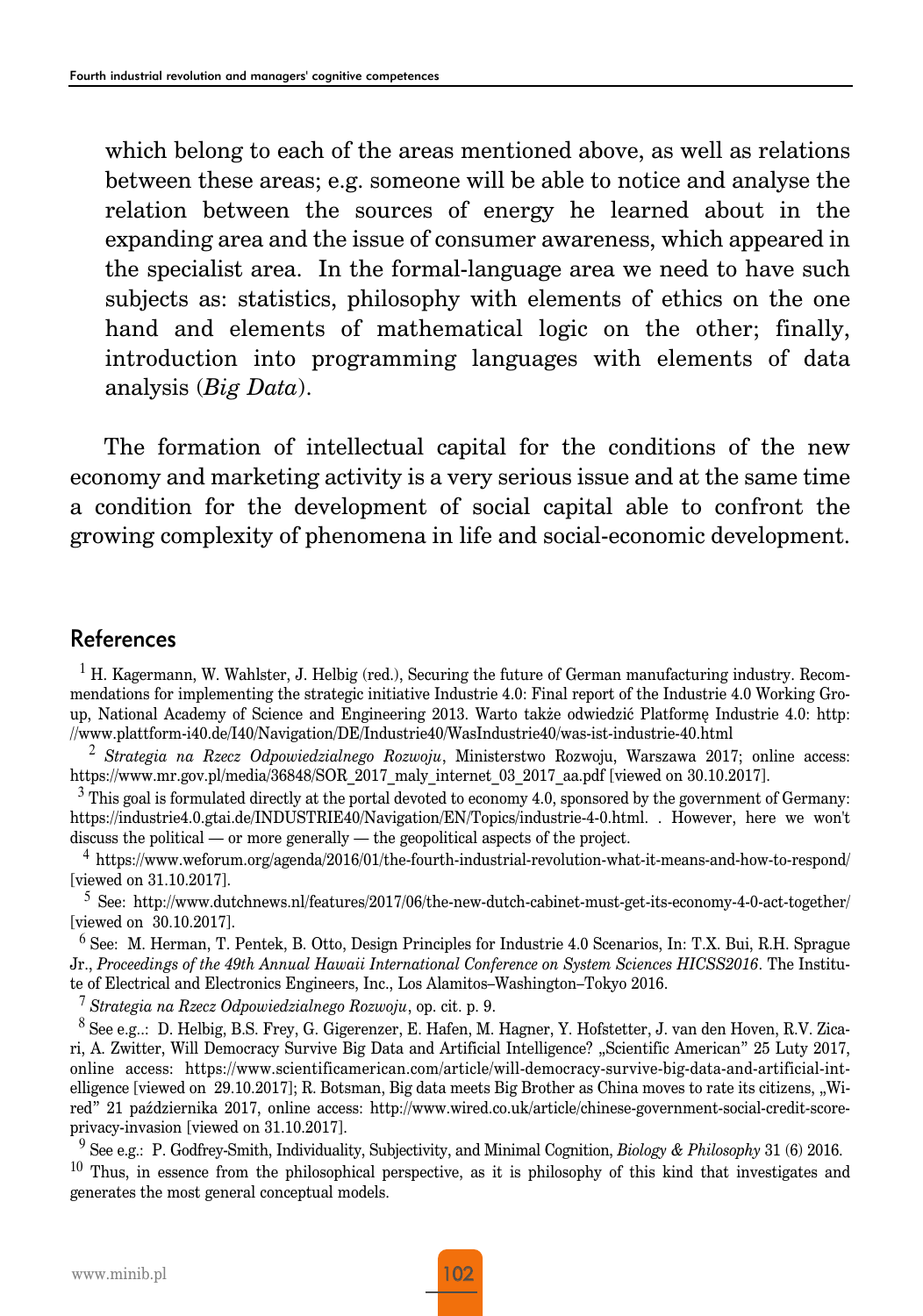<sup>11</sup> See e.g.: S. Kauffman, *At Home in the Universe: The Search for Laws of Self-Organization and Complexity,* Oxford University Press, Oxford–New York 1995.

<sup>12</sup> S. Lem, *Summa technologiae*, Wydawnictwo Literackie, Kraków 1964.

<sup>13</sup> M. Beauchamp, A. Kowalczyk, A. Skala, *Polskie Sturtupy. Raport 2017*, Fundacja Startup Poland, Warszawa 2017.

<sup>14</sup> See e.g.: E. Nęcka, P*sychologia twórczości*, Gdańskie Wydawnictwo Psychologiczne, Gdańsk 2001; G. Gigerenzer, *Rationality for Mortals. How People Cope with Uncertainty*, Oxford University Press, Oxford 2008.

<sup>15</sup> Patrz: P. Kotler, *Marketing nie stoi w miejscu. Nowe spojrzenie na zyski, wzrost i odnowę*, Wyd. PLACET, Warszawa, 2002.

<sup>16</sup> See: Kotler Ph. *Marketing — Analiza, planowanie, wdrażanie i kontrola,* Gebethner & Sp., Warszawa 1999; P. Kotler, H. Kartajaya, I. Setiawan, *Marketing 3.0.*, Wydawnictwo MT Biznes, Warszawa, 2016.

<sup>17</sup> Kotler and his colleagues recently proposed the concept of marketing 4.0; see: P. Kotler, H. Kartajaya, I. Setiawan, *Marketing 4.0.*, Wydawnictwo MT Biznes, Warszawa, 2017. However, our proposal goes in a slightly different direction. It is not just about adding new dimensions to the concept of marketing, but finding a new role for marketing. According to the concept of innovation marketing, this will be a kind of mediation between the sector of science and the sphere of business.

<sup>18</sup> Białoń L., *Zarządzanie marketingiem*, Wyd. WSM w Warszawie, Warszawa, 2011, p. 45.

<sup>19</sup> L. Białoń, *Zarządzanie działalnością innowacyjną*, Wyd. PLACET, Warszawa, 2010; Sprawa nie dotyczy tylko Polski; patrz: J.J. Mohr, Sengupta S., Slater S., *Marketing of High-Technology Products and Innovations*, Pearson, Upper Saddle River NJ.

<sup>20</sup> P. Kotler, H. Kartajaya, I. Setiawan I., Marketing 4.0., op. cit.

<sup>21</sup> See: L. Białoń, A. Kamińska (ed.), *Uwarunkowania przekształceń małych i średnich przedsiębiorstw w firmy innowacyjne*, Wydawnictwo WSM w Warszawie, 2014.

 $^{22}$  See: S. Kauffman, op. cit.; I. Prigogine, The End of Certainty, The Free Press, New York 1997; M. Newman, Networks. An Introduction, Oxford University Press, Oxford 2010; Y. Bar-Yam, General Features of Complex Systems, In: *Encyclopedia of Life Support Systems (EOLSS)*, on-line http://www.eolss.net/sample-chapters/c15/E1-29- 01-00.pdf [viewed on 31.10.2017].

 $^{23}$  All of this originates from certain projects in the area of ontology that is, the most general philosophical-formal theory of a subject, especially in the theoretical efforts of such people as Plato, Gottfried Wilhelm Leibniz, Ludwig Wittgenstein, or Roman Ingarden; See: J. Perzanowski, *Miejsce Wittgensteina w PL-metafizyce,* In: J. Bremer, J. Rothhaupt (ed.) Ludwig Wittgenstein, przydzielony do Krakowa/Krakau zugeteilt, Wyd. WAM and Ignatianum, Kraków 2009.

<sup>24</sup> D. Helbig, *Economy 4.0.* Prezentacja w ramach projektu FuturICT, dostępna on-line: https://www.ethz. ch/content/dam/ethz/main/news/treffpunkt/Pr%C3%A4sentationsfolien/2014\_Fr%C3%BChjahr/Helbing\_futurICT\_Economy4.0.pdf

<sup>25</sup> Thus, Helbing makes a significant generalization of the starting concept, including it in the framework of a broader, international research project titled "FuturICT" (ICT - Information and Communication Technology) cofinanced by the European Union, which is aimed at investigating complexity on the social level, among others, the issue of migration, health, criminality, sources and utilization of energy. See: https://futurict.inn.ac

 $^{26}$  At least, this is what one of the hypotheses concerning the subject says; See: P. Godfrey-Smith, Complexity and the function of mind in nature, Cambridge University Press, Cambridge 1996.

<sup>27</sup> See: Plan rozwoju elektromobilności w Polsce "Energia do przyszłości", Ministerstwo Energii, Warszawa 2017; online access: http://www.me.gov.pl/Innowacyjnosc/Elektromobilnosc [viewed on 2.11.2017].

#### **Bibliography**

- 1. Bar-Yam, Y., General Features of Complex Systems, In: *Encyclopedia of Life Support Systems (EOLSS)*, on-line http://www.eolss.net/sample-chapters/c15/E1-29-01-00.pdf [viewed on 31.10.2017].
- 2. Beauchamp, M, Kowalczyk, A., Skala, A. *Polskie Sturtupy. Raport 2017*, Fundacja Star-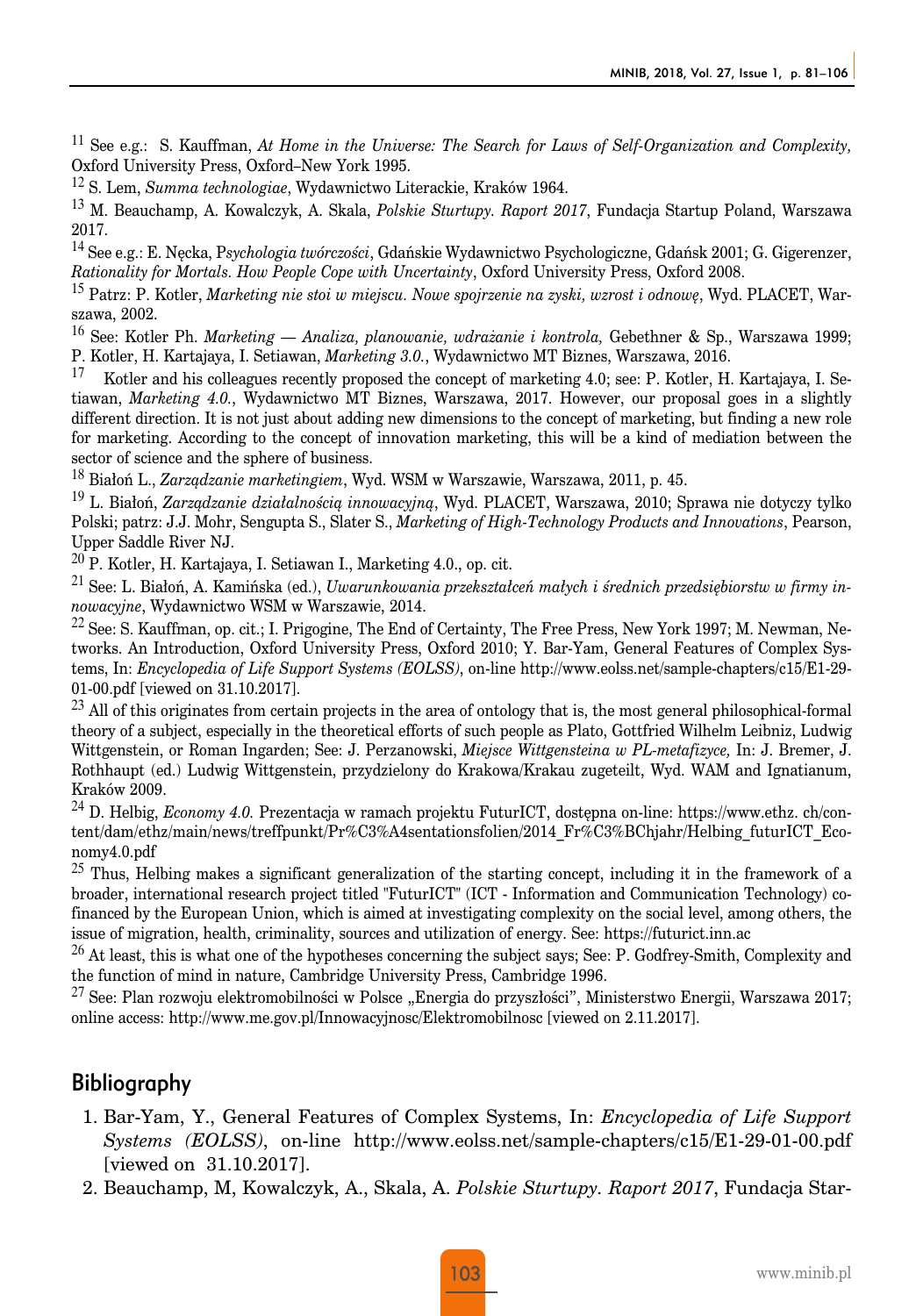tup Poland, Warszawa 2017.

- 3. Białoń, L. Kamińska A (ed.), *Uwarunkowania przekształceń małych i średnich przedsiębiorstw w firmy innowacyjne*, Wydawnictwo Wyższej Szkoły Menedżerskiej w Warszawie, 2014.
- 4. Białoń, L., Marketingowe wsparcie, [w] A. Jasiński, *Zarządzanie wynikami badań naukowych. Poradnik dla innowatorów*, Wydawnictwo Instytutu Technologii Eksploatacji, Warszawa–Radom, 2011.
- 5. Białoń, L., *Zarządzanie działalnością innowacyjną*, Wyd. PLACET, Warszawa, 2010.
- 6. Białoń, L., *Zarządzanie marketingiem,* Wyd. Wyższej Szkoły Menedżerskiej w Warszawie, Warszawa, 2011.
- 7. Botsman, R. Big data meets Big Brother as China moves to rate its citizens, *Wired* 21 października 2017, online access: http://www.wired.co.uk/article/chinese-governmentsocial-credit-score-privacy-invasion [viewed on 31.10.2017].
- 8. Gigerenzer, G. *Rationality for Mortals. How People Cope with Uncertainty*, Oxford University Press, Oxford 2008.
- 9. Godfrey-Smith, P. *Complexity and the function of mind in nature*, Cambridge University Press, Cambridge 1996.
- 10. Godfrey-Smith, P. Individuality, Subjectivity, and Minimal Cognition, *Biology & Philosophy 31* (6) 2016.
- 11. Helbig, D., Frey, B.S., Gigerenzer, G., Hafen, E., Hagner, M., Hofstetter, Y., van den Hoven, J., Zicari, R., Zwitter, V.A. Will Democracy Survive Big Data and Artificial Intelligence? *Scientific American* 25 Luty 2017, online access: https://www.scientificamerican.com/article/will-democracy-survive-big-data-and-artificial-intelligence [viewed on 29.10.2017].
- 12. Helbig, D., *Economy 4.0. Prezentacja w ramach projektu FuturICT*, online access: https://www.ethz.ch/content/dam/ethz/main/news/treffpunkt/Pr%C3%A4sentationsfolien/2014\_Fr%C3%BChjahr/Helbing\_futurICT\_Economy4.0.pdf
- 13. Herman, M., Pentek, T., Otto, B. Design Principles for Industrie 4.0 Scenarios, In: T.X. Bui, R.H. Sprague Jr., *Proceedings of the 49th Annual Hawaii International Conference on System Sciences HICSS2016*. The Institute of Electrical and Electronics Engineers, Inc., Los Alamitos–Washington–Tokyo 2016.
- 14. Janiszewski, J., Krasiński, M., Kształtowanie postaw innowacyjnych studentów. *Studia i Prace WNEIZ US* No. 48/3 2017.
- 15. Kagermann, H., W. Wahlster, J. Helbig (ed.), *Securing the future of German manufacturing industry. Recommendations for implementing the strategic initiative Industrie 4.0:* Final report of the Industrie 4.0 Working Group. National Academy of Science and Engineering 2013.
- 16. Kauffman, S. *At Home in the Universe: The Search for Laws of Self-Organization and Complexity*, Oxford University Press, Oxford–New York 1995.
- 17. Kotler, P., Kartajaya H, Setiawan I., *Marketing 4.0.* Wydawnictwo: MT Biznes, Warszawa, 2017.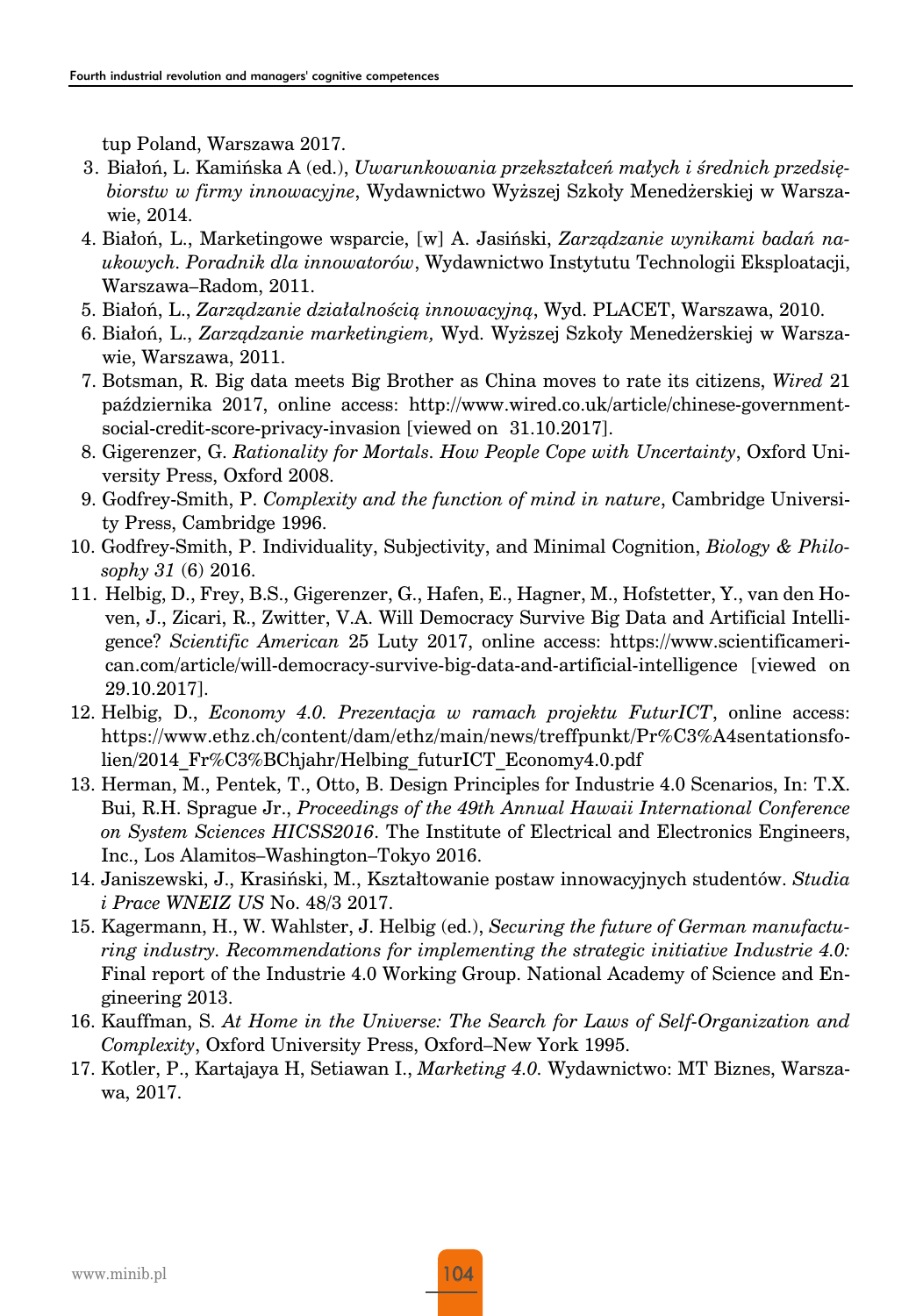- 18. Kotler, P. *Marketing Analiza, planowanie, wdrażanie i kontrola*, Gebethner & Sp., Warszawa 1999.
- 19. Kotler, P. *Marketing nie stoi w miejscu. Nowe spojrzenie na zyski, wzrost i odnowę*, Wyd. PLACET, Warszawa, 2002.
- 20. Kotler, P., H. Kartajaya, I. Setiawan. *Marketing 3.0.* Wydawnictwo MT Biznes, Warszawa, 2016.
- 21. Lem, S. *Summa technologiae*, Wydawnictwo Literackie, Kraków 1964.
- 22. Mohr, J.J., Sengupta S., Slater S., *Marketing of High-Technology Products and Innovations*, Pearson, Upper Saddle River NJ.
- 23. Nęcka, E. *Psychologia twórczości*, Gdańskie Wydawnictwo Psychologiczne, Gdańsk 2001.
- 24. Newman, M. *Networks. An Introduction*, Oxford University Press, Oxford 2010.
- 25. Niestrój R. (ed.), *Wizerunek marketingu w Polsce*, Wyd. Uniwersytetu Ekonomicznego w Krakowie, Kraków, 2009.
- 26. Perzanowski, J., Miejsce Wittgensteina w PL-metafizyce, In: J. Bremer, J. Rothhaupt (ed.) Ludwig Wittgenstein, przydzielony do Krakowa/Krakau zugeteilt, Wyd. WAM oraz Ignatianum, Kraków 2009.
- 27. Plan rozwoju elektromobilności w Polsce *Energia do przyszłości*, Ministerstwo Energii, Warszawa 2017; online access: http://www.me.gov.pl/Innowacyjnosc/Elektromobilnosc [viewed on 2.11.2017].
- 28. Prigogine, I., *The End of Certainty*, The Free Press, New York 1997.
- 29. Strategia na Rzecz Odpowiedzialnego Rozwoju, Ministerstwo Rozwoju, Warszawa 2017; online access: https://www.mr.gov.pl/media/36848/SOR\_2017\_maly\_internet 03 2017 aa.pdf [viewed on 30.10.2017].

#### **Websites**

#### **Platforms devoted to research project Industrie 4.0:**

- z http://www.plattform-i40.de/I40/Navigation/DE/Industrie40/WasIndustrie40/was-ist-industrie-40. html
- z https://industrie4.0.gtai.de/INDUSTRIE40/Navigation/EN/Topics/industrie-4-0.html

#### **World Economic Forum:**

z https://www.weforum.org/agenda/2016/01/the-fourth-industrial-revolution-what-it-means-and-how-to-respond/

#### **Dutch news portal "dutchnews":**

z http://www.dutchnews.nl/features/2017/06/the-new-dutch-cabinet-must-get-its-economy- -4-0-act-together/

#### **The portal of FuturICT project:**

• https://futurict.inn.ac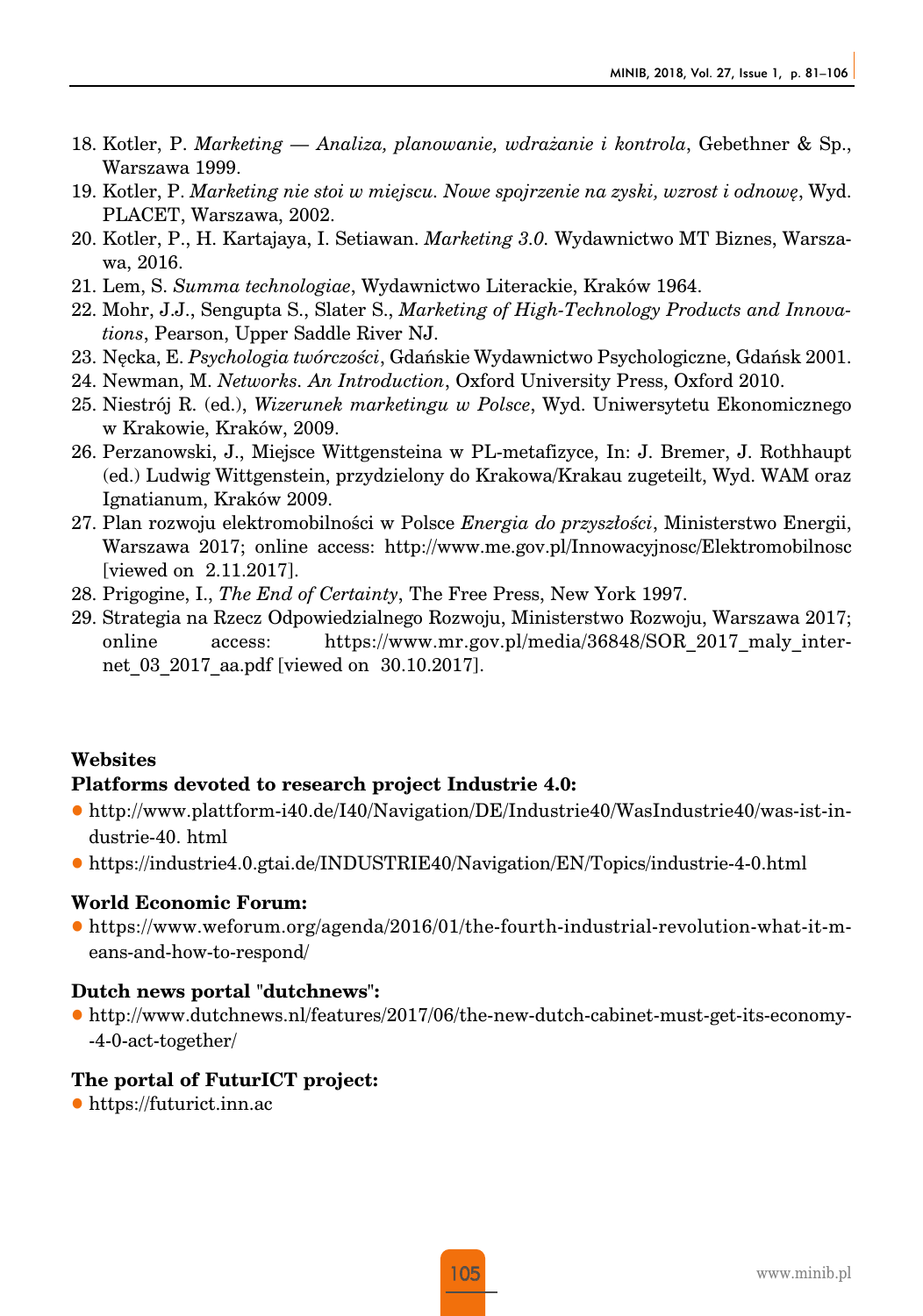Professor Lidia Białoń, Warsaw Management University, Poland — the head of the Department of Marketing and Entrepreneurship at Warsaw Management University. Her scientific interests are focused on the subjects of innovative activity management and marketing, especially innovation marketing. She has worked in many positions associated with university management — from head of department, through dean to vice-rector. Among her numerous publications devoted to the subject of marketing and company management, the one titled "Zarządzanie działalnością innowacyjną" (Managing innovative activity), Wyd. PLACET, 2010, is definitely noteworthy.

Konrad Werner, Ph.D., Faculty of Philosophy and Sociology, University of Warsaw — works at the University of Warsaw, Poland (Institute of Philosophy), where he is running a research project in experimental philosophy. He obtained his PhD in 2013 from the Jagiellonian University in Krakow. He is interested first of all in so-called "aspectual shape" or perspective-dependency of perception and knowledge. His articles concern epistemological, ontological as well as logical aspects of this issue. Still in connection with it, he has recently directed his attention toward evolutionary origins of cognition and sociality.